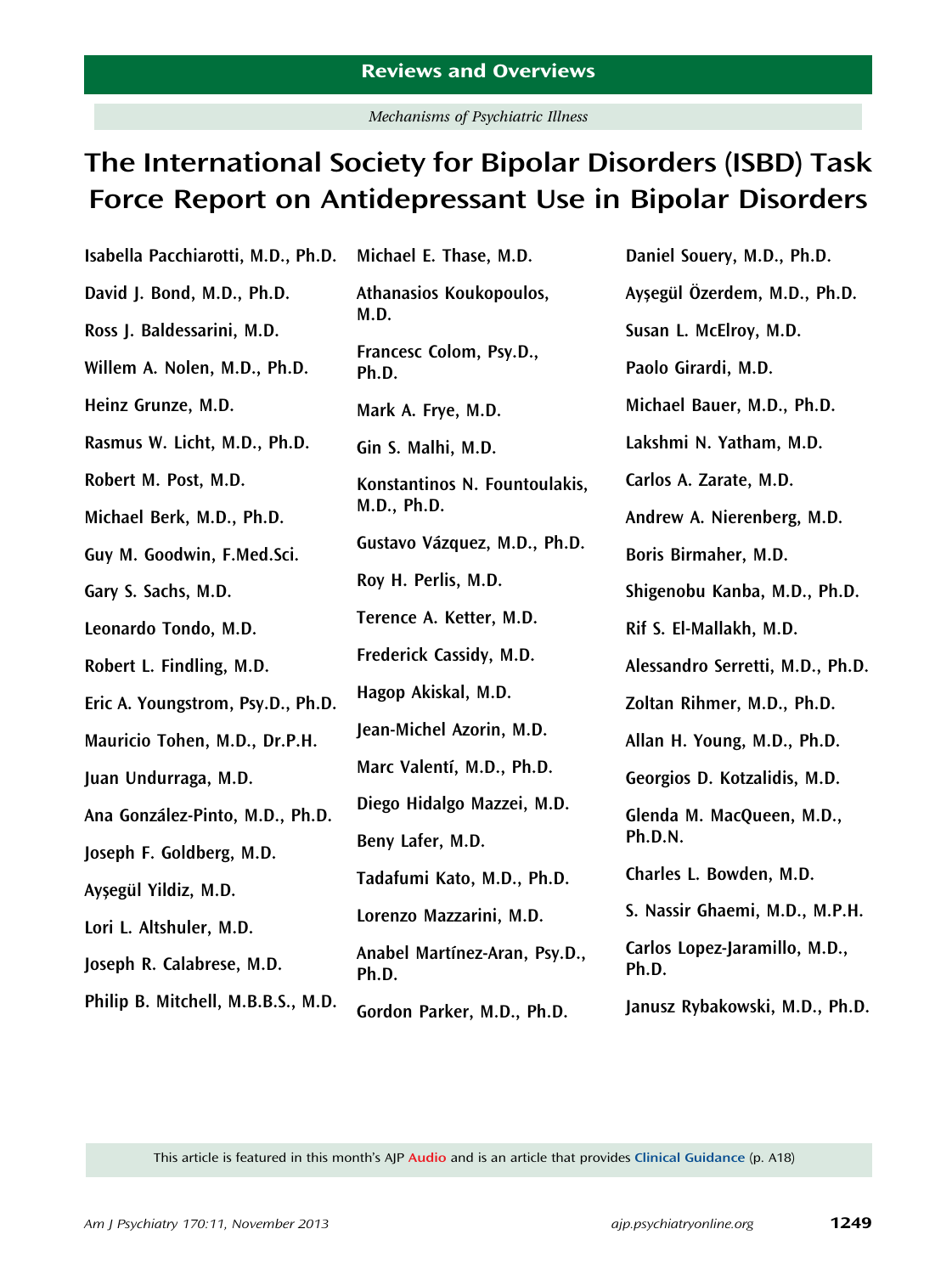Kyooseob Ha, M.D. Giulio Perugi, M.D. Siegfried Kasper, M.D. Jay D. Amsterdam, M.D. Robert M. Hirschfeld, M.D. Flávio Kapczinski, M.D., Ph.D.

Eduard Vieta, M.D., Ph.D.

Objective: The risk-benefit profile of antidepressant medications in bipolar disorder is controversial. When conclusive evidence is lacking, expert consensus can guide treatment decisions. The International Society for Bipolar Disorders (ISBD) convened a task force to seek consensus recommendations on the use of antidepressants in bipolar disorders.

Method: An expert task force iteratively developed consensus through serial consensusbased revisions using the Delphi method. Initial survey items were based on systematic review of the literature. Subsequent surveys included new or reworded items and items that needed to be rerated. This process resulted in the final ISBD Task Force clinical recommendations on antidepressant use in bipolar disorder.

Results: There is striking incongruity between the wide use of and the weak evidence base for the efficacy and safety of antidepressant drugs in bipolar disorder. Few well-designed, long-term trials of prophylactic benefits have been conducted, and there is insufficient evidence for treatment benefits with antidepressants combined with mood stabilizers. A major concern is the risk for mood switch to hypomania, mania, and mixed states. Integrating the evidence and the experience of the task force members, a consensus was reached on 12 statements on the use of antidepressants in bipolar disorder.

Conclusions: Because of limited data, the task force could not make broad statements endorsing antidepressant use but acknowledged that individual bipolar patients may benefit from antidepressants. Regarding safety, serotonin reuptake inhibitors and bupropion may have lower rates of manic switch than tricyclic and tetracyclic antidepressants and norepinephrine-serotonin reuptake inhibitors. The frequency and severity of antidepressant-associated mood elevations appear to be greater in bipolar I than bipolar II disorder. Hence, in bipolar I patients antidepressants should be prescribed only as an adjunct to moodstabilizing medications.

(Am J Psychiatry 2013; 170:1249–1262)

 $\mathsf{L}$ he efficacy and safety of antidepressant drug treatment in bipolar disorder is the subject of long-standing debate based on a scientific literature that is limited and inconsistent (1–6). The sparseness of high-quality clinical research hampers the formulation of sound clinical recommendations on the use of antidepressants in the treatment of bipolar disorder (7–12). We propose that a consensus formed by the experience and judgment of clinical and academic bipolar disorder experts, guided by the available research findings, may help in developing at least tentative treatment recommendations as additional research is awaited. Accordingly, the International Society for Bipolar Disorders (ISBD) appointed Dr. Vieta to assemble a task force of international experts to review the evidence base for benefits and risks of antidepressant treatment in bipolar disorder and to formulate clinical recommendations based on the consensus development process. This report represents a consensus statement from this endeavor.

## Method

#### Consensus Methods

The ISBD Task Force was made up of a panel of global experts on bipolar disorder, selected according to an objective procedure based on a Scopus search of citations on the specific topic of antidepressant use in bipolar disorder (number of citations per

candidate during the past 3 years). The most cited authors (including several ISBD nonmembers) and some additional authors from key geographical areas were identified and invited by e-mail to participate; 76% agreed to participate. An introductory meeting was held at the ISBD biennial congress (Istanbul, March 2012), where task force procedures were reviewed and agreed upon. These procedures focused on the discussion and integration of findings from peer-reviewed published research findings on the topic, including reviews and meta-analyses, as well as clinical trial reports. An expert coauthor (I.P.) was appointed to develop a first draft of a systematic review, to be circulated after initial review by the senior author (E.V.). The aims of the task force were to conduct a thorough and balanced review of research findings and to integrate them into an expert consensus, based on clinical experience and judgment, as well as research evidence, and to provide a synthesis of current knowledge supporting clinical recommendations for this important and timely topic. The final section of this report, which summarizes consensus statements, was achieved through a face-to-face meeting, personal and group e-mail correspondence, and serial iterative revisions of the report, in order to provide a final guide on the use of antidepressants in bipolar disorder. Funding for this international project was provided solely by the Spanish government.

#### Search Strategy

We performed an extensive literature search on PubMed, using the following search terms, limited to human studies: antidepressant\* AND (mania[ti] OR manic[ti]); antidepressant\* AND (bipolar[ti] AND depressi\*[ti]); antidepressant\* AND (mixed [ti] AND state\*[ti]); antidepressant\* AND bipolar disorder AND maintenance[ti]; antidepressant\* AND bipolar disorder AND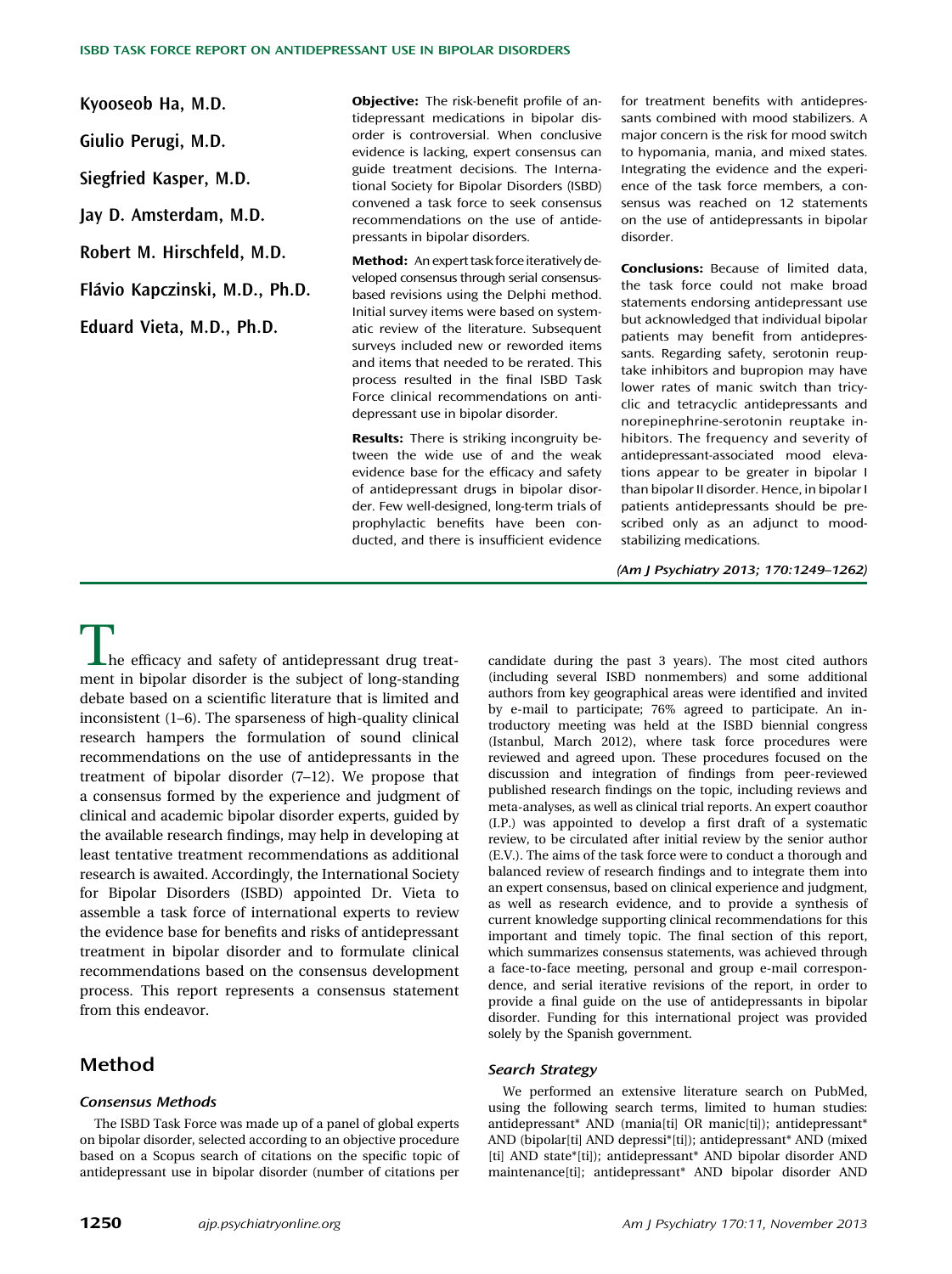comorbid\*[ti]; antidepressant\* AND switch AND (manic OR mania OR hypomani\*); antidepressant\* AND (cycle acceleration OR phase shift OR cycle frequen\*); and antidepressant\* AND (suicid\*[ti] OR self-kill\*[ti] OR self-harm\*[ti]).

We considered first-generation norepinephrine-serotonin reuptake inhibitors (SNRIs), including tricyclic and tetracyclic antidepressants; monoamine oxidase (MAO) inhibitors; and the modern antidepressants, including the dopamine-norepinephrine reuptake inhibitor bupropion, serotonin reuptake inhibitors (SSRIs), modern SNRIs, the norepinephrine-serotonin autoreceptorspecific antagonists mianserin and mirtazapine; the atypical, mixed monoamine-transporter inhibitors trazodone and nefazodone; and the melatonin  $M_1$  and  $M_2$  receptor agonist and  $5-HT_{2c}$  receptor antagonist agomelatine.

We address here only antidepressant medications, not the treatment of bipolar depression in general. Hence, we did not include alternative or experimental agents such as sulfoadenosinel-methionine; Hypericum perforatum (St. John's wort); various mood stabilizers and antipsychotics with some evidence of antidepressant efficacy (e.g., lithium, lamotrigine, quetiapine, olanzapine, lurasidone); glutamatergic modulators including glycine and its analogues; ketamine, memantine, and other N-methyl-D-aspartate (NMDA) inhibitors; azapirone anxiolytics (buspirone, gepirone); stimulants (e.g., amphetamines, methylphenidate); the antinarcolepsy agents modafinil and armodafinil; and direct dopamine receptor agonist antiparkinsonian agents such as pramipexole. We also did not include nonpharmacological treatments, such as ECT, transcranial magnetic stimulation, vagus nerve stimulation, deep brain stimulation, intense light therapy, or psychological interventions.

#### Systematic Review Methods

Each report considered was rated for methodological quality according to the Jadad scale (13) as poor (scores of 0–2) or acceptable-good (scores of 3–5; see the data supplement that accompanies the online edition of this article). Each report was rated A, B, C, or D for overall quality, as recommended by the Australian National Health and Medical Research Council (14), save for the applicability criterion (see the data supplement and Table 1). Included references may contain additional reports for particular questions and statements. Meta-analyses and reviews were used as evidence to support information that could not be drawn from individual studies. Figure 1 outlines how reports were selected.

#### Delphi Method

To add a table of recommendations at the end of the systematic review, we conducted a survey using the Delphi method (15–17). Statements on antidepressant use in bipolar disorder that could be useful to clinicians were derived from the content of the literature search and classified into six common domains: acute treatment; maintenance treatment; monotherapy; switch to mania, hypomania, or mixed states and rapid cycling; use in mixed states; and drug class. Three survey rounds were conducted to develop consensus. The first survey included open-ended questions at the end of each section inviting participants to add comments and suggestions by e-mail. Later rounds were conducted online using eSurveysPro.com. The survey was sent to task force members for anonymous responses. Panel members rated survey items ranging from "essential" to "should not be included." We calculated proportions of respondents rating each item. Survey items were classified as endorsed, rerated, or rejected.

Endorsed items. Items rated by at least 80% of ISBD experts as essential or important were included in the ISBD recommendations.

TABLE 1. Summary of Average Quality and Evidence Level of Studies for Each Topic Addressed in a Review of Antidepressant Use in Bipolar Disorders<sup>a</sup>

| <b>Topic</b>                                                                                                                                             | Jadad<br>Score | Evidence<br>Level |
|----------------------------------------------------------------------------------------------------------------------------------------------------------|----------------|-------------------|
| Antidepressant monotherapy                                                                                                                               | 3              | D                 |
| Adjunctive antidepressants: short-term<br>efficacy in acute depression                                                                                   | 4              | B                 |
| Predictors of initial response to adjunctive<br>antidepressants                                                                                          | 3              | D                 |
| Adjunctive antidepressants: maintenance<br>studies                                                                                                       | 3.5            | C                 |
| Predictors of long-term responsiveness to<br>adjunctive antidepressant treatment                                                                         | 3              | D                 |
| Antidepressant use in mania and mixed<br>states                                                                                                          | 3              | D                 |
| Antidepressants and affective switch<br>(mania, hypomania, or mixed)                                                                                     | 4              | C                 |
| Are newly emerging or increasing<br>irritability and agitation, subclinical<br>mixed states during antidepressant<br>treatment a form of mood switching? | 3.5            | D                 |
| Antidepressants and cycle acceleration                                                                                                                   | 3.5            | D                 |
| Antidepressants and suicidality                                                                                                                          | 3              | D                 |

 $a$  The Jadad score is an indicator of study methodological quality (ranging from 0 to 5, with higher scores indicating higher quality). The grades for evidence level, which also reflect study quality, run from A (excellent) to D (poor). See the online data supplement.

Rerated items. Items rated as essential or important by  $65\%$  -79% of panel experts were included in the next survey for rerating after considering feedback from first-round results. Panel members could decide whether they wanted to maintain or change their previous rating on these relatively controversial items. Items were rerated only once; if they did not achieve the criterion for endorsement, they were rejected.

Rejected items. Items that were not included by at least 65% of panelists on the first round were rejected and excluded.

The initial survey included 25 items. The second survey included 23 items. The briefer third survey consisted of five items that needed rerating.

Twelve of the initial 25 items were endorsed and formed the section of the ISBD clinical recommendations of antidepressant use in bipolar disorder (Table 2).

## Results

#### Search Results

A summary of our literature search and review is presented in Figure 1.

### **Efficacy**

Antidepressant monotherapy. Antidepressant monotherapy is widely regarded as contraindicated for patients with bipolar disorder because of the weak evidence for efficacy and the potential risk for excessive mood elevation (switches). An elevated risk of mood switching was first observed in early trials that compared imipramine monotherapy, lithium monotherapy, lithium plus imipramine, and placebo (18, 19). Imipramine monotherapy was followed by more manic episodes than combination therapy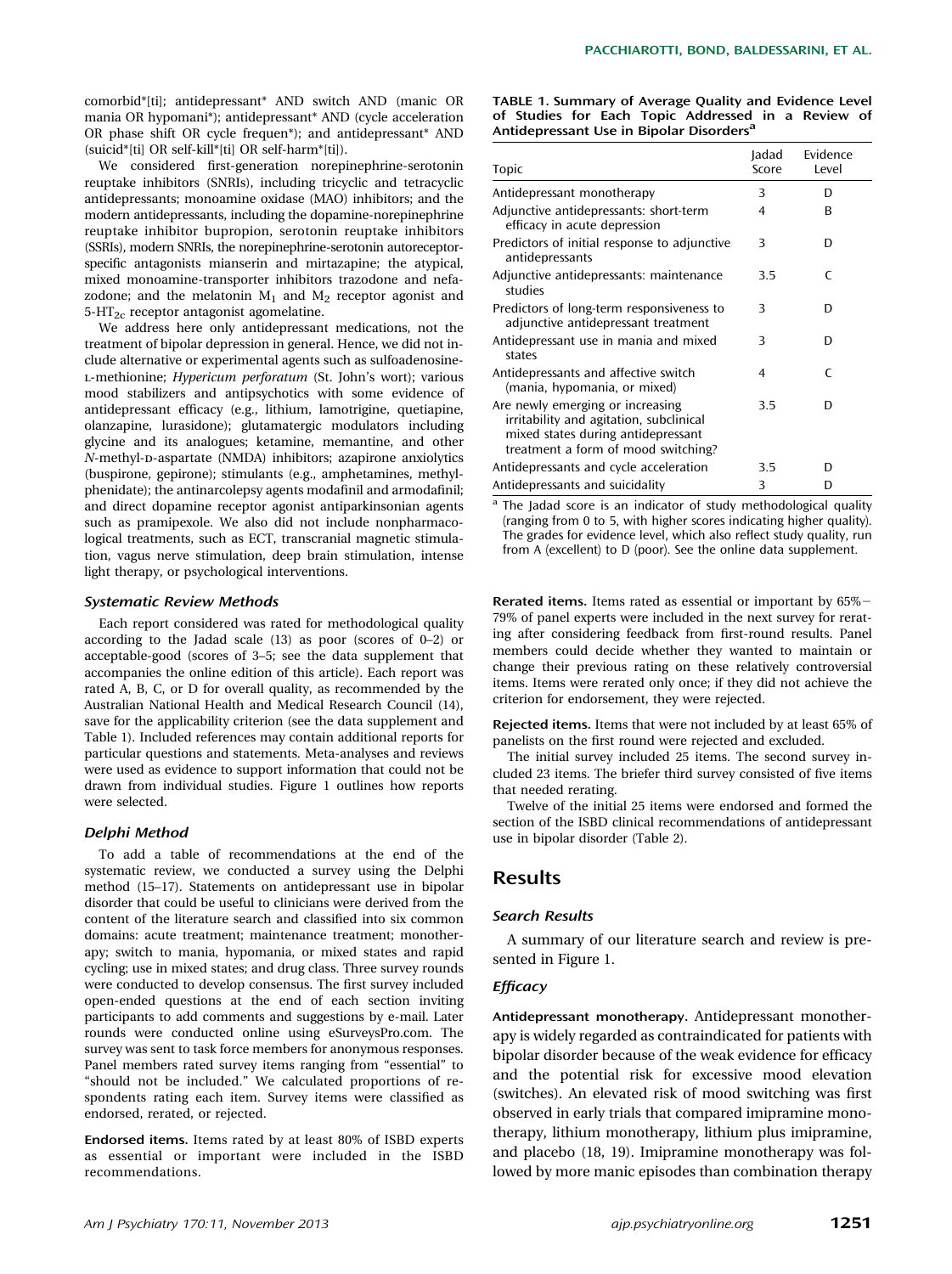



 $a$  Criteria for clinical response or remission were based on international standards, typically involving a decrease of  $\geq$ 50% from baseline to a final score on a standard symptom rating scale (response) and a final depression score  $\leq$  7 (typically using the 17-item Hamilton Depression Rating Scale).

with imipramine and lithium and was not superior to lithium in preventing depressive episodes.

To date, the largest randomized placebo-controlled trial assessing antidepressant monotherapy in bipolar depression has been the EMBOLDEN II (Efficacy of Monotherapy Seroquel in Bipolar Depression) study (20), in which paroxetine was included as an active comparator to quetiapine and placebo in 740 acutely depressed patients with bipolar I or II disorder. Compared with placebo, paroxetine did not result in significant symptomatic improvement as rated on the Montgomery-Åsberg Depression Rating Scale (MADRS) in either bipolar type, whereas quetiapine (at 300 and 600 mg/day) separated from placebo without evidence of a dose effect. The study is limited by its use of a moderate, fixed dose of paroxetine (20 mg/day). A small randomized controlled trial of escitalopram monotherapy (21), an uncontrolled trial of fluoxetine (22), and a randomized controlled trial of fluoxetine or lithium monotherapy and placebo (23) found some support for the efficacy of these drugs in depressed bipolar II patients, with no evidence of mood switching.

Conclusions. Overall, available clinical trials do not provide adequate support for the efficacy of antidepressant monotherapy in acute bipolar depression, but the evidence base is poor (D) and inconclusive (Table 1). Although the evidence might be rated C for depression in bipolar II patients, the studies focusing on such cases are marred by methodological shortcomings and possibly selective reporting.

Adjunctive antidepressants: short-term efficacy in acute depression. Short-term trials of adjunctive antidepressant treatment have reported mixed results, perhaps best exemplified by the contrasting findings in the two largest placebo-controlled trials carried out to date. The first of these (24) compared the efficacy and safety of olanzapine monotherapy (5–20 mg/day, N=370) to placebo (N=377) in depressed bipolar I patients in an 8-week randomized double-blind trial with a small exploratory arm with several dosages of olanzapine-fluoxetine combinations. The olanzapine-fluoxetine combinations were more effective than olanzapine alone or placebo in improving MADRS depression scores at weeks 4–8. Limitations of the study included its lack of a fluoxetine monotherapy arm and a substantial dropout rate (38.5%).

In the second trial (25), depressed bipolar I or II patients (N=366) receiving treatment with a mood stabilizer (lithium, valproate, carbamazepine, or other antimanic agents approved by the U.S. Food and Drug Administration, alone or in combination) were randomly assigned to receive adjunctive antidepressants (bupropion or paroxetine) or placebo for up to 26 weeks. Adjunctive antidepressants were no more effective than placebo at any time, and overall, 23.5% of patients given an antidepressant and 27.3% given placebo met criteria for enduring recovery. Limitations of the trial included its use of already well treated patients, its long duration, and the study requirement for sustained improvement.

A smaller placebo-controlled study (26) also found no significant differences in efficacy among paroxetine, imipramine, or placebo as adjuncts to mood stabilizers. Conversely, a single-blind randomized trial (27) of short duration and lacking a control found significant improvement after 6 weeks in depressed bipolar I and II patients treated with mood stabilizers plus paroxetine or venlafaxine (28).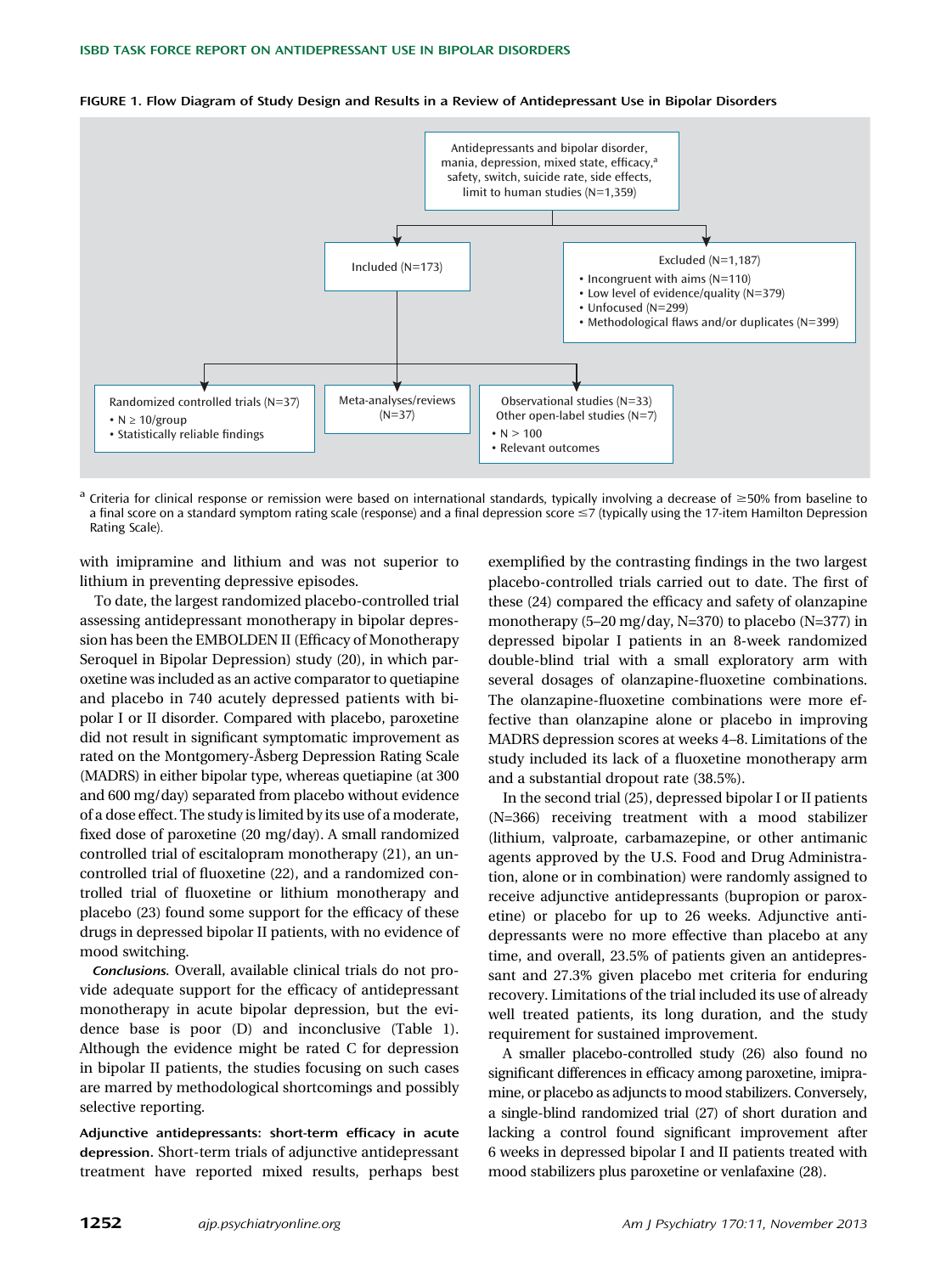|                        |  | TABLE 2. International Society for Bipolar Disorders Clinical (ISBD) Recommendations for Antidepressant Use in Bipolar |  |  |
|------------------------|--|------------------------------------------------------------------------------------------------------------------------|--|--|
| Disorders <sup>a</sup> |  |                                                                                                                        |  |  |

| Domain                                                        | Recommendation                                                                                                                                                                                                                                                                         |
|---------------------------------------------------------------|----------------------------------------------------------------------------------------------------------------------------------------------------------------------------------------------------------------------------------------------------------------------------------------|
| Acute treatment                                               | 1. Adjunctive antidepressants may be used for an acute bipolar I or<br>If depressive episode when there is a history of previous positive<br>response to antidepressants.                                                                                                              |
|                                                               | 2. Adjunctive antidepressants should be avoided for an acute<br>bipolar I or II depressive episode with two or more concomitant<br>core manic symptoms in the presence of psychomotor agitation<br>or rapid cycling.                                                                   |
| Maintenance treatment                                         | 3. Maintenance treatment with adjunctive antidepressants may be<br>considered if a patient relapses into a depressive episode after<br>stopping antidepressant therapy.                                                                                                                |
| Monotherapy                                                   | 4. Antidepressant monotherapy should be avoided in bipolar I<br>disorder.                                                                                                                                                                                                              |
|                                                               | 5. Antidepressant monotherapy should be avoided in bipolar I and<br>II depression with two or more concomitant core manic<br>symptoms.                                                                                                                                                 |
| Switch to mania, hypomania, or mixed states and rapid cycling | 6. Bipolar patients starting antidepressants should be closely<br>monitored for signs of hypomania or mania and increased<br>psychomotor agitation, in which case antidepressants should be<br>discontinued.                                                                           |
|                                                               | 7. The use of antidepressants should be discouraged if there is<br>a history of past mania, hypomania, or mixed episodes emerging<br>during antidepressant treatment.                                                                                                                  |
|                                                               | 8. Antidepressant use should be avoided in bipolar patients with<br>a high mood instability (i.e., a high number of episodes) or with<br>a history of rapid cycling.                                                                                                                   |
| Use in mixed states                                           | 9. Antidepressants should be avoided during manic and depressive<br>episodes with mixed features.                                                                                                                                                                                      |
|                                                               | 10. Antidepressants should be avoided in bipolar patients with<br>predominantly mixed states.                                                                                                                                                                                          |
|                                                               | 11. Previously prescribed antidepressants should be discontinued<br>in patients currently experiencing mixed states.                                                                                                                                                                   |
| Drug class                                                    | 12. Adjunctive treatment with norepinephrine-serotonin reuptake<br>inhibitors or tri- and tetracyclics should be considered only after<br>other antidepressants have been tried, and should be closely<br>monitored because of an increased risk of mood switch or<br>destabilization. |

<sup>a</sup> From an initial 25 items in six domains, the 12 presented here were rated by at least 80% of ISBD experts as essential or important and were included in the ISBD recommendations.

Several meta-analyses have statistically combined data from some or all of these antidepressant studies. One such study (29) found higher response rates with an antidepressant compared with placebo and no increase in risk of manic switch (29), but it suffered from being heavily weighted by one large olanzapine-fluoxetine study (24). A later meta-analytic review (30) found nonsignificant differences between antidepressants and placebo in response and remission rates (p=0.06), which would have been even less favorable if the analysis had used a randomeffects rather than a fixed-effects model (31). Another recent random-effects meta-analysis (32) found superiority of antidepressants over placebo (relative risk=1.43, 95% CI=1.11–1.84; z=2.76, p=0.006).

Finally, a large naturalistic study (33) found short-term antidepressant treatment (with or without mood stabilizers) in acute major depressive episodes to be similarly effective in a total of 1,036 patients with bipolar I disorder, bipolar II disorder, and unipolar depression.

Regarding possible predictors of short-term response to antidepressants in depressed bipolar patients, two naturalistic trials in acutely depressed bipolar I and II patients (34, 35) found that the most significant predictors of beneficial responses were previous response to antidepressants and a less severe illness course. In a naturalistic follow-up study (36), short-term recovery from depression in bipolar I or II disorder was neither hastened nor prolonged when antidepressants were added to a mood stabilizer in the presence of syndromal or subsyndromal hypomanic symptoms.

Conclusions. Overall, the available evidence (category B) supports the efficacy of the olanzapine-fluoxetine combination in bipolar depression, indicates a lack of positive effects of paroxetine or bupropion added to mood stabilizers, and is otherwise inconsistent. The overall evidence quality of predictors of response to antidepressants is rated D, because of inconclusiveness and possible bias of findings (Table 1).

Adjunctive antidepressants: long-term maintenance studies. For modern antidepressants, only two randomized controlled trials lacking placebo controls have examined the effects of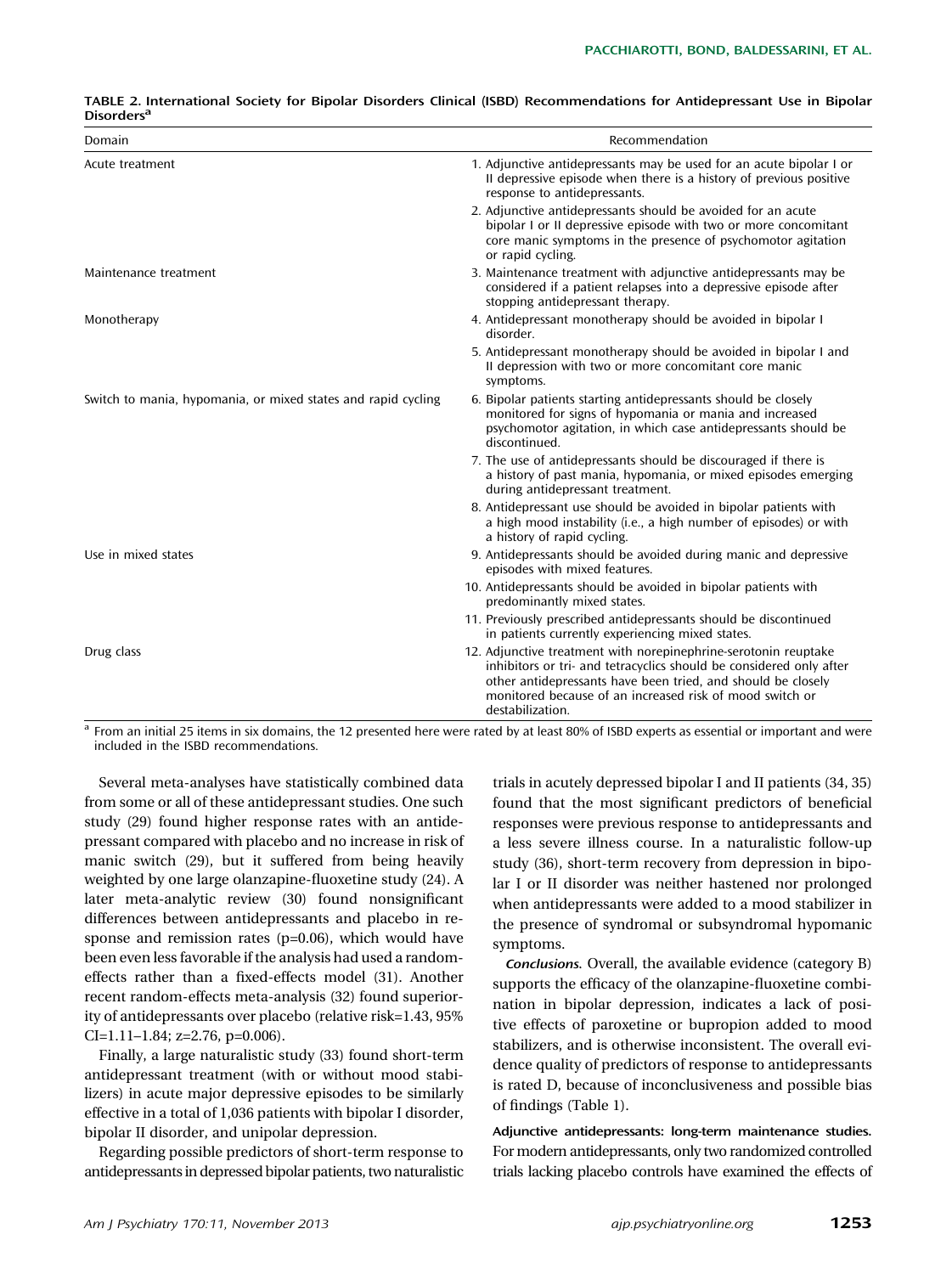continuing antidepressant treatment after favorable shortterm responses in bipolar I depression (37, 38); notably, both trials involved patients who showed favorable short-term responses to antidepressant treatment. In one trial, depressed bipolar I or II patients who responded to initial treatment with venlafaxine, bupropion, or sertraline added to standard mood stabilizers after 2 months (50%-60% of each group) continued these treatments for up to 1 year, and only 15%225% had no further episodes (37, 39). In the second trial (38), among 70 depressive bipolar I or II patients who had remitted for  $\geq 8$  weeks during treatment with a standard mood stabilizer plus an antidepressant (usually an SSRI, venlafaxine, or bupropion), antidepressant continuation showed nonsignificantly less severe depressive symptoms but a significant delay in recurrence of new depressive episodes, except that rapid-cycling patients experienced more depressive recurrences with an antidepressant.

A nonrandomized uncontrolled trial (40), again involving patients showing favorable short-term responses, examined the effect of continuing or discontinuing antidepressant treatment for bipolar I and II patients who had remitted from a depressive episode for  $\geq 6$  weeks after addition of an antidepressant to a mood stabilizer. Over 1 year of follow-up, patients who discontinued antidepressant treatment experienced a shorter latency to depressive relapse ( $\chi^2$ =9.63, p=0.002) and were more likely to relapse (70% compared with 36%).

In contrast to these findings, a meta-analysis of longterm antidepressant efficacy in bipolar depression (41) found that compared with mood stabilizer treatment alone, adjunctive antidepressants provided little protection from depression and tended to increased maniahypomania, resulting in an unfavorable risk-benefit ratio for long-term antidepressant use in bipolar I disorder.

Examining possible predictors of long-term responsiveness to adjunctive antidepressants in the Stanley Foundation Bipolar Network study (42), the research team found that depressed bipolar patients who achieved an initial response during 10 weeks of adjunctive antidepressant treatment (bupropion, sertraline, or venlafaxine) were more likely to maintain response with the same continuation regimen. Similarly, in a randomized doubleblind placebo-substitution study with fluoxetine monotherapy in bipolar II depression (23), initial response to antidepressant treatment was associated with fewer relapses if antidepressant treatment was continued for up to 50 weeks.

Conclusions. Long-term trials involving addition of antidepressants to ongoing mood-stabilizing treatments are scant and have yielded ambiguous, inconclusive findings, despite a moderately favorable quality score (C) for the evidence and despite reliance on samples enriched for probable short-term antidepressant response. For predictors of response, the lack of adequate controls and reliance

on enriched patient samples led to a D rating of available evidence (Table 1).

Antidepressant use in mania and mixed states. Despite a lack of controlled trials of adjunctive antidepressants during manic, hypomanic, or mixed episodes, most clinicians avoid their use during mixed episodes for fear of worsening mania, and without improving mixed-state depressive symptoms (36, 43–46). Indeed, no evidence of efficacy is available for antidepressants in mania or mixed states.

Nevertheless, in an observational study, 21.9% of 2,416 manic patients were taking antidepressants at baseline. Predictors of continuing antidepressants for up to 24 months of follow-up were mixed states, more previous depressive episodes, rapid cycling, and higher rates of depressive and anxiety symptoms at baseline (47, 48).

Similarly, two retrospective observational studies (49, 50) found that a history of mixed episodes was associated with use of antidepressants, especially SNRIs and SSRIs both lifetime and during the 6 months preceding an index mixed episode. Moreover, in a study of a large U.S. insurance claims database (51), antidepressant treatment was identified in 32% of 2,126 patients with bipolar I disorder following a recent manic or mixed episode, with more rehospitalizations within 12 months with than without an antidepressant.

Conclusions. Overall, the lack of controlled studies of antidepressant use in mania and mixed states points to a D quality rating of available evidence (Table 1).

## **Safety**

Antidepressants and mood switching. The assessment of antidepressant-associated mood switches into hypomania, mania, or mixed states is a particularly controversial topic. The principal difficulty lies in attributing causality, as mood elevations and changes in cycle frequency occur unpredictably in the natural course of bipolar disorder, making it difficult to distinguish spontaneous from antidepressant-induced switching (52). Randomized trials evaluating the risk of switches with antidepressant treatment with and without a mood stabilizer are few and difficult to interpret, owing to methodological limitations (53–57). Moreover, the definition of mood switching lacks consensus among experts (58). In an attempt to clarify the terminology of antidepressantassociated mood elevations, the ISBD reached consensus in recommending use of the term "treatment-emergent affective switch" instead of antidepressant-induced switch (59), to emphasize association without implying causality. The ISBD definition of treatment-emergent affective switch provides operational criteria that consider factors such as timing, duration, and severity of mood changes in attributing probable causation to antidepressant treatment. Obviously, since these criteria are very recent, they have not yet been widely tested or adopted.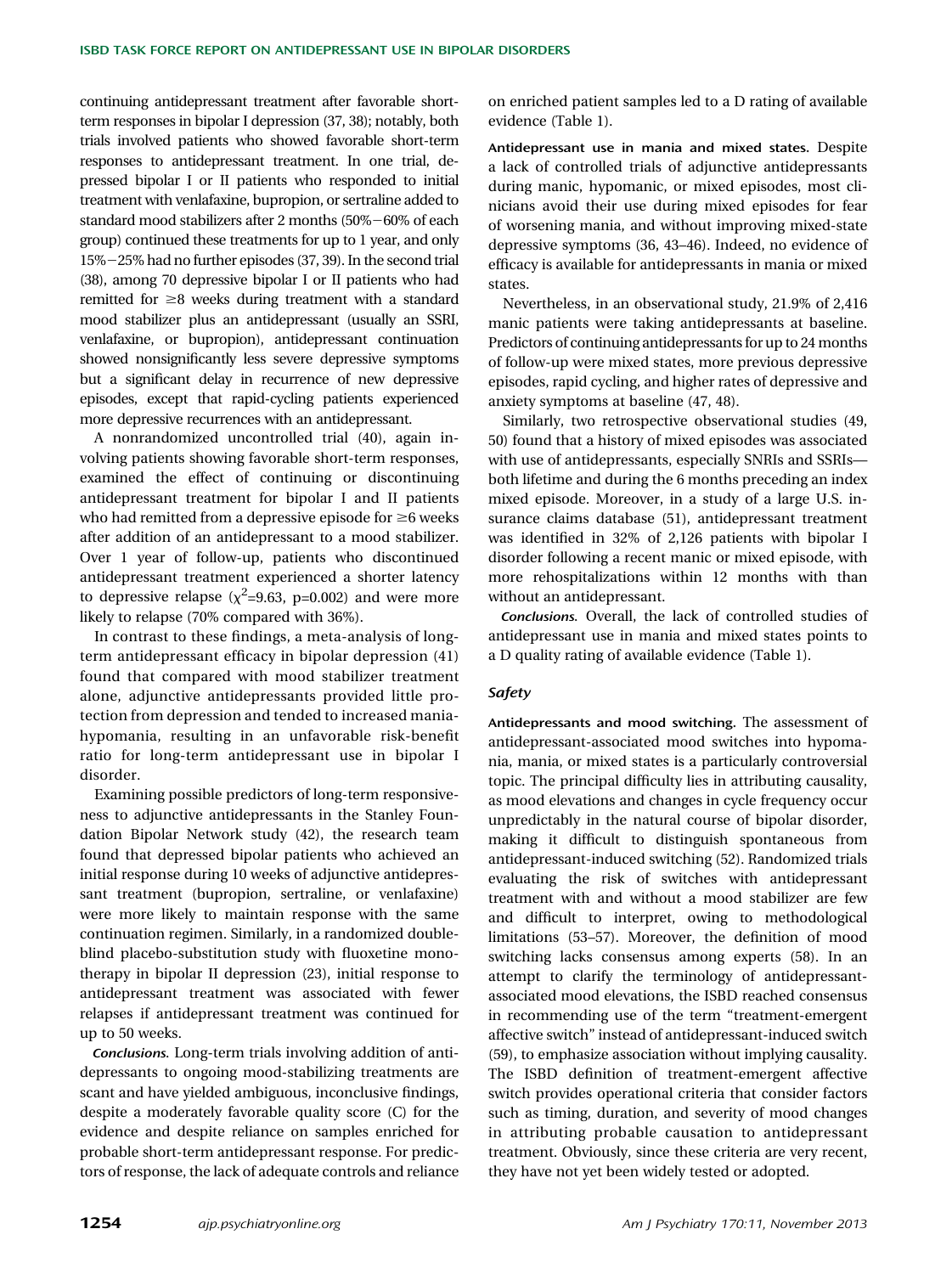Despite these definitional shortcomings, a notably consistent finding from randomized controlled trials of antidepressants in bipolar patients is that of differences among types of antidepressants in their association with mood switches (54). For example, a small 8-week prospective double-blind trial comparing adjunctive bupropion or desipramine in bipolar depression (60) found hypomania or mania in five of 10 desipramine-treated patients but in only one of nine bupropion-treated patients. However, several placebo-controlled randomized controlled trials did not find elevated switch rates with SSRIs or bupropion, either as adjuncts to mood stabilizers or as monotherapy (54). In a previously described 6-month double-blind placebo-controlled trial (25), rates of mood elevations were indistinguishable (10.1% compared with 10.7%) between subjects receiving a mood stabilizer plus an antidepressant (bupropion or paroxetine, N=179) and those receiving a mood stabilizer plus placebo (N=197).

Even in monotherapy, it is not clear whether SSRIs increase the risk of mood switching. In one randomized controlled trial (20), paroxetine (20 mg/day) was not associated with more mood switching than placebo. In a 12-month trial (37), the risk of antidepressant-associated switching ranked was 9% for sertraline, 10% for bupropion, and 29% for venlafaxine. A short-term (6-week) study (27) also found more mood switching with venlafaxine than with paroxetine in depressed bipolar I and II patients. These findings suggest that mood switching may be limited to certain antidepressant classes, such as the triand tetracyclics and venlafaxine, and that dosages, cotreatments, exposure times, types of bipolar patients, and criteria for "switching" may each have a role. Several metaanalyses have evaluated antidepressant-associated switch risk. In an early meta-analysis (61), the rate of treatmentemergent switch occurred substantially more often with tri- and tetracyclics (11.2%) than with SSRIs (3.7%) or placebo (4.2%). A subsequent meta-analysis (29) found that, with the exception of tri- and tetracyclics and venlafaxine, switching was uncommon. Another review (54) found that treatment with or without antidepressants did not increase the risk of switching in bipolar patients (types I or II) compared with rates of spontaneous switching (15.3% and 13.8%, respectively). Nevertheless, tri- and tetracyclics carried a higher risk for new maniahypomania than SSRIs or MAO inhibitors. Another review (30) found that SSRIs and bupropion were not associated with more switching than placebo during short-term treatment, but noted that studies employing sensitive criteria to define switching reported higher switch rates for tri- and tetracyclics and venlafaxine than for SSRIs and bupropion.

Regarding the issue of whether mood stabilizers protect against antidepressant treatment-associated mood switching, a comprehensive review (54) found a lack of evidence that treatment with mood stabilizers protects against mood elevation in bipolar patients, with or without antidepressant co-treatment, but noted a lack of appropriate controls or randomization with which to make an adequate assessment. However, one study (62) found a higher risk of mood switching in bipolar disorder than in unipolar depression (2.50%/week compared with 0.275%/ week), even though 70% of the bipolar patients were receiving antidepressant-mood stabilizer combinations, whereas most unipolar patients received an antidepressant alone. Questions about antidepressant-associated switching include that of the risks associated with many specific antidepressants and effects of dosage, for which there is insufficient evidence. For example, most studies of SSRIs have involved sertraline or paroxetine, and effects of MAO inhibitors are virtually unknown (54, 63–65).

Besides the effect of antidepressant type, the risk of switch may also vary according to bipolar type. An early study (63) suggested that patients with bipolar I disorder are at higher risk of switching than those with bipolar II disorder, a finding that was supported in a post hoc analysis from the Stanley Foundation Bipolar Network study (66). Four previously discussed studies also suggested a low risk of switching for bipolar disorder II patients, even when treated with antidepressant monotherapy (21–23, 67).

A systematic meta-analytic review of 13 prospective studies (68) supported the impression that bipolar I patients have a higher antidepressant-associated switch rate than bipolar II patients (relative risk=1.78, p=0.002), although bipolar I cases involved mania as well as the hypomania found with bipolar II disorder. These findings suggest greater clinical safety with use of antidepressants in patients with bipolar II disorder (69), although even hypomania can be problematic.

Most information regarding clinical correlates of risk of mood switching during antidepressant treatment comes from retrospective or post hoc analyses. Results of two such studies (36, 45) suggest that even subsyndromal manic symptoms at the start of antidepressant treatment as an adjunct to mood stabilizer treatment were associated with a later increased risk of switching into hypomanic or manic episodes, worsening of manic symptoms, and higher rates of unsatisfactory response to antidepressants.

Conversely, another study (70) found that a history of suicide attempt and high scores on the aggressivedisruptive behavior item of the Young Mania Rating Scale, but not the presence of subsyndromal hypomanic symptoms, at study entry were associated with a higher risk of mood switching among antidepressant-treated depressed bipolar patients.

A large long-term study (71) found that among patients in a major depressive episode, those meeting criteria for bipolar features (72, 73) showed a higher risk of later episodes of hypomania or mania and greater mood lability during antidepressant treatment. Finally, a history of antidepressant-associated mood switching, lower rates of previous clinical benefit from antidepressant treatment,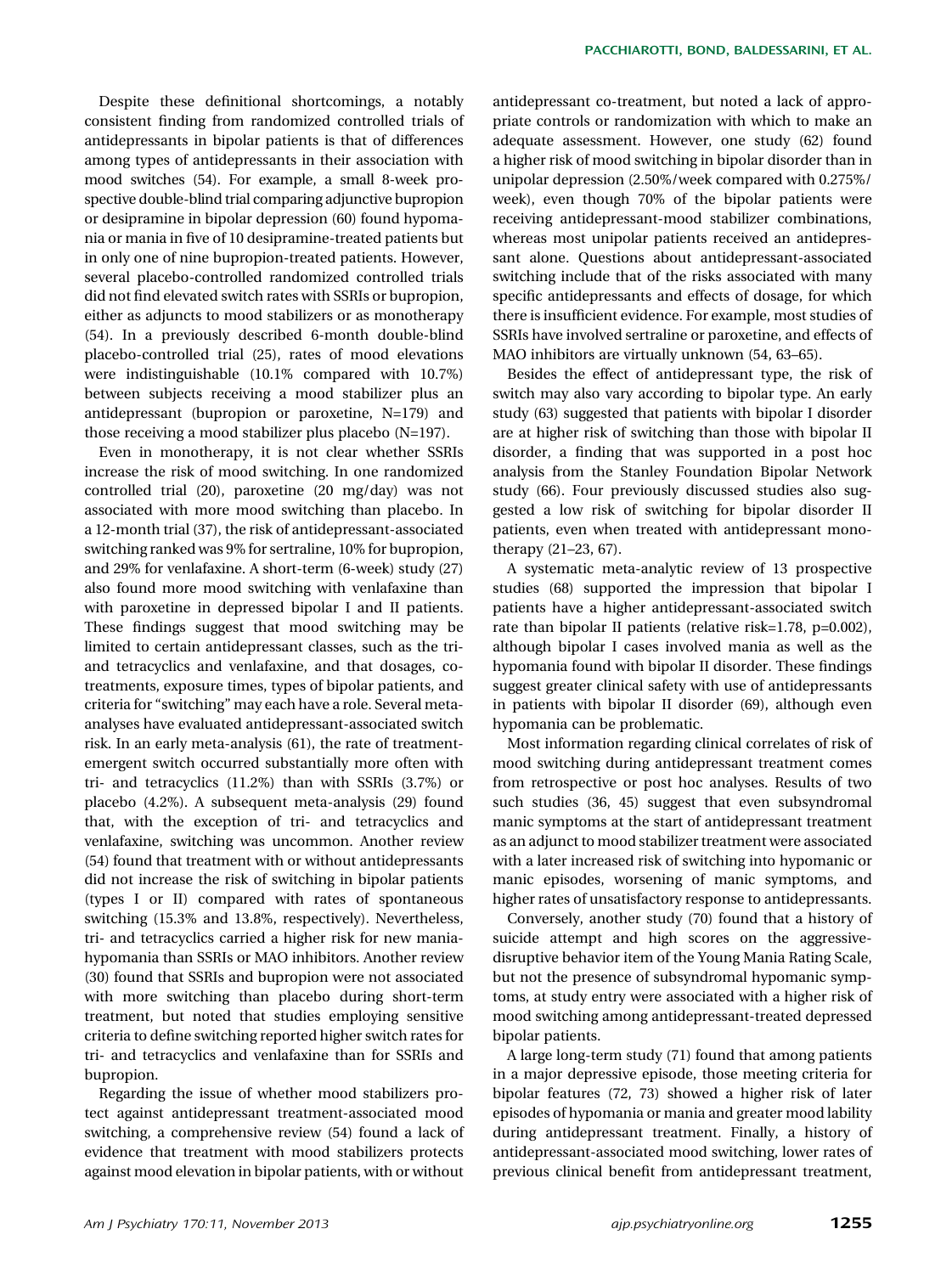and multiple previous antidepressant trials have been associated with subsequent mood switches, generally more severe illness, and worse long-term outcomes  $(74–76)$ .

Regarding antidepressant monotherapy and the risk of treatment-emergent affective switches, one study (77) found that depressed bipolar patients first exposed to antidepressant monotherapy had higher switch rates and more suicide attempts than those treated with antidepressant-mood stabilizer combinations. Finally, the picture regarding genetic characteristics as predictors of mood switching in bipolar patients treated with antidepressants (78–80) is still unclear.

Conclusions. The risk of mood switching is considered to be higher and more severe in bipolar I than bipolar II patients and somewhat greater with tri- and tetracyclics (and perhaps some SNRIs) than with most modern antidepressants. The quality of available evidence on these topics is rated C (Table 1).

Are newly emerging or increasing irritability and agitation during antidepressant treatment a form of mood switching?. Antidepressant treatment in bipolar disorder is sometimes associated with new or worsening irritability or agitation that may or may not be related to more fully expressed mood switching (58). Such responses have been termed "antidepressant-associated chronic irritable dysphoria" and may be more likely in bipolar patients with a history of antidepressant-related mood switching (81). In addition, many cases of agitated depression in bipolar patients, often with new-onset insomnia, impulsivity, and suicidal preoccupations, have been associated with new antidepressant treatment (44). Such states can be managed effectively by discontinuing antidepressants and using mood stabilizers or other antimanic agents (36, 82, 83). Other associations include increased risk of antidepressantassociated hypomania with previous episodes with mixed features (defined as three or more hypomanic symptoms) during antidepressant treatment (84).

Conclusions. Despite interesting proposals, the question of whether worsening of depression, including emergence or worsening of irritability or agitation with antidepressants, is related to the phenomenon of antidepressantassociated mood switching remains unsettled. The overall evidence level for this topic is D (Table 1).

Antidepressants and cycle acceleration. Another controversial question is whether antidepressants can accelerate episode frequency or induce rapid cycling in bipolar patients (52). Several anecdotal case series suggest that antidepressant treatment may induce or prolong rapid cycling in initially depressed bipolar patients (85–88). In a prospective longitudinal study comparing the frequency and pattern of mood changes between bipolar outpatients treated with antidepressants or not (89), those treated with antidepressants were depressed on twice as many days as those not so treated (29.0% compared with 14.8%).

In a large unblinded but randomized study of effects of receiving or not receiving continued antidepressant treatment after recovery from acute depression (38), a previous rapid cycling course predicted 3.1 times more depressive recurrences with continued antidepressant treatment (1.29 compared with 0.42 episodes per year; p=0.04).

One nonrandomized study (90) found that relatively longer exposure to antidepressants than to mood stabilizers was associated with fewer weeks in euthymia, more mixed symptoms in recurrences, and more polarity changes, but with uncertain cause-effect relationships. In contrast, a 1-year randomized controlled trial of treatment of bipolar II patients who responded initially to fluoxetine (91) found no statistical differences in risk of depressive relapse or of syndromal or subsyndromal mania or hypomania, or in mania ratings, with respect to prior rapid cycling or to continuation treatment with an SSRI, lithium, or placebo. However, the study has been criticized for selecting bipolar patients with a low apparent risk of excessive mood elevation with antidepressant treatment and for using questionable criteria for rapid cycling (92).

Conclusions. The overall quality rating of the evidence on this topic is D. Limitations include the prevalent exclusion of rapid-cycling bipolar patients from controlled treatment trials, lack of control for cycling rates, and potential confounding by lack of randomization with treatment based on clinical need (Table 1).

Antidepressants and suicidal behavior. The question of whether antidepressants may alter the risk of suicidal behavior in bipolar patients remains particularly uncertain, as the evidence concerning suicide-promoting or -preventing effects of antidepressants in bipolar disorder is limited and inconsistent (93). Two retrospective clinical studies (77, 94) found more suicidal behaviors in patients receiving antidepressants than in those receiving mood stabilizers with or without antidepressants. A prospective study (95) of 425 bipolar patients treated with antidepressants for a new major depressive episode found no evidence of more or less new suicidal ideation or behavior with antidepressant exposure. Similarly, in 789 mood disorder patients (unipolar major depression, N=605; bipolar disorder, N=184), antidepressant treatment was not associated with altered risk of suicidal thoughts or acts, based on changes in the suicide item of the Hamilton Depression Rating Scale at the start of and after 3.6 months of sustained antidepressant treatment (96).

However, in 757 patients with unipolar or bipolar depression, during periods in which patients were exposed to antidepressants, rates of suicidal behaviors appeared to be 35%-54% lower (more in bipolar I disorder) than without antidepressant treatment (97, 98). These observations are at odds with the proposal that antidepressant treatment may increase suicidal risk in some young patients with unipolar depressive or anxiety disorders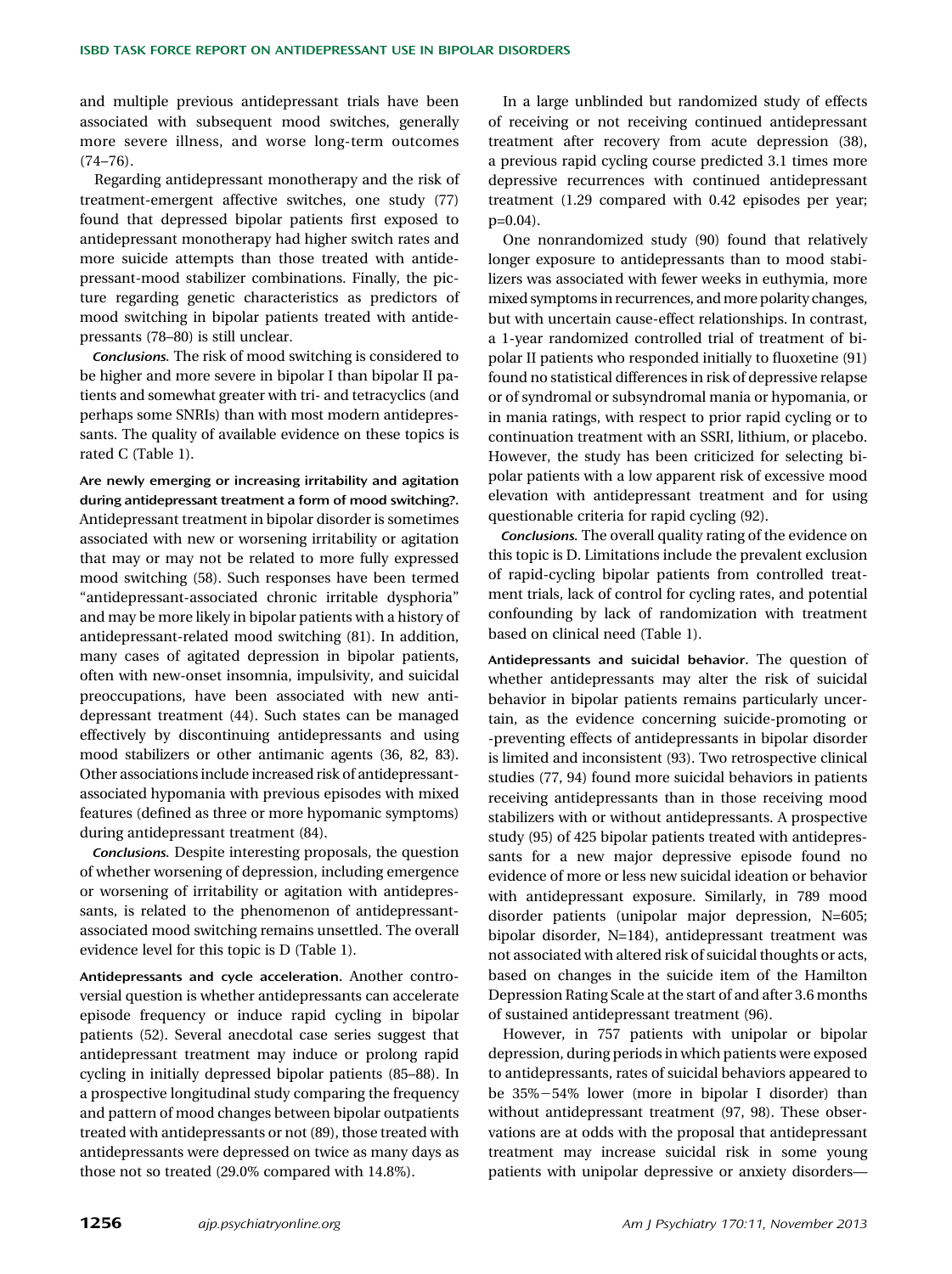possibly by inducing agitated-dysphoric states in those with unrecognized bipolar disorder, or as a direct toxic effect of the treatment (33, 44, 57, 99).

In 1,380 depressed bipolar I or II patients (83), the presence of subsyndromal hypomanic symptoms was associated with more previous suicide attempts, and similar results were found in another large study (84). Three recent studies have found an association of lifetime mixed episodes and higher rates of antidepressant use with increased risk of suicide behaviors (49, 50, 100). In a study of 290 patients with bipolar I or II disorder (101), suicidal ideation or acts were found to be associated with more previous antidepressant trials (or more depressive morbidity). Also, in a study of 138 children and adolescents diagnosed with bipolar disorder (102), suicidal ideation and attempts were more likely in episodes of mixed agitated-depression.

Conclusions. Overall, the evidence of an association of either decreased or increased suicidal risk with antidepressant treatment in bipolar patients is rated D (Table 1), largely because adequate designs are unfeasible because of the relative rarity of suicide, even among mood disorder patients with suicidal thoughts, and because of the challenge of designing ethical studies of effects of treatment on suicidal risk. Currently, it remains unclear whether antidepressants might decrease or increase suicidal risk.

## Consensus Statements

Based on findings from the clinical studies considered above, the available evidence concerning both the value and the risks of antidepressant treatment in bipolar disorder is remarkably limited, and much of it is methodologically weak. Therefore, it is not currently possible to make firm clinical recommendations that are soundly evidence based. There was consensus in this ISBD Task Force that non-antidepressant treatments, including lithium, lamotrigine, olanzapine, quetiapine, and lurasidone, should be considered as monotherapy before using antidepressants in bipolar depression. If antidepressants are used in bipolar I disorder, they should be prescribed along with a mood-stabilizing treatment, even though the evidence for antidepressant-associated mood switching is mixed and the ability of mood stabilizers to prevent such responses to antidepressant treatment unproven. Antidepressants in the treatment of acute depression in bipolar II disorder appear to be relatively well tolerated but may or may not be effective. Evidence for the longterm prophylactic value of antidepressant treatment for patients with bipolar I or II disorder remains poorly studied, despite the common clinical use of antidepressants, ideally in combination with a mood stabilizer. There is little evidence to support the proposition that one type of antidepressant, at clinically equivalent doses, is more or less effective or dangerous than another. Exceptions are tri- and tetracyclics and venlafaxine, which appear to carry a particularly high risk of inducing pathologically elevated states of mood and behavior.

In short, we conclude that the use of antidepressants to treat depressive phases or components of bipolar disorder can neither be condemned nor endorsed without carefully evaluating individual clinical cases and circumstances. For these reasons, the intention of this ISBD Task Force consensus is to ascertain, as far as possible, how best to use antidepressants to treat patients with bipolar disorder. No simple guidelines can be provided at this time, but clinicians are encouraged to consult our consensus-based recommendations (Table 2). We strongly encourage further research to clarify the many remaining major and urgent clinical questions concerning optimally effective and safe treatment of depressive components of bipolar disorder.

Received Feb. 11, 2013; revision received May 24, 2013; accepted June 3, 2013 (doi: 10.1176/appi.ajp.2013.13020185). From the Bipolar Disorders Program, Clinical Institute of Neuroscience, Hospital Clinic Barcelona, IDIBAPS (Institute of Biomedical Research August Pi i Sunyer), CIBERSAM (Center for Biomedical Research Network on Mental Health), University of Barcelona, Barcelona, Spain; Mood Disorders Centre, Department of Psychiatry, University of British Columbia, Vancouver; Department of Psychiatry, Harvard Medical School, Boston; Department of Psychiatry, University Medical Center Groningen, University of Groningen, Groningen, the Netherlands; Institute of Neuroscience, Newcastle University, Newcastle upon Tyne, U.K.; Mood Disorders Research Unit, Aarhus University Hospital, Risskov, Denmark; Bipolar Collaborative Network, Bethesda, Md.; School of Medicine, Deakin University, Geelong, Australia; University Department of Psychiatry, Warneford Hospital, Oxford, U.K.; Bipolar Clinic and Research Program, Massachusetts General Hospital, Boston; Department of Psychiatry, Harvard Medical School, Boston; Lucio Bini Mood Disorder Center, Cagliari, Italy; Division of Child and Adolescent Psychiatry, Case Western Reserve University School of Medicine, Cleveland; Johns Hopkins Children's Center, Baltimore; Department of Psychology, University of North Carolina, Chapel Hill; Department of Psychiatry, School of Medicine, University of New Mexico, Albuquerque; Department of Psychiatry, Santiago Apóstol Hospital, University of the Basque Country, CIBERSAM, Vitoria, Spain; Department of Psychiatry, Mount Sinai School of Medicine, New York; Department of Psychiatry and Department of Neurosciences, Dokuz Eylül Üniversitesi, Izmir, Turkey; Department of Psychiatry and Biobehavioral Sciences, David Geffen School of Medicine, University of California, Los Angeles; University of New South Wales School of Psychiatry and Black Dog Institute, Prince of Wales Hospital, Randwick, New South Wales, Australia; Department of Psychiatry, University of Pennsylvania School of Medicine, Philadelphia; Philadelphia Veterans Affairs Medical Center, Philadelphia; Centro Lucio Bini, Rome; Departments of Psychiatry and Psychology, Integrated Mood Group, Mayo Clinic, Rochester, Minn.; CADE Clinic, Discipline of Psychiatry, University of Sydney, Sydney, Australia; 3rd Department of Psychiatry, School of Medicine, Aristotle University of Thessaloniki, Thessaloniki, Greece; Department of Neuroscience, Palermo University, Buenos Aires, Argentina; Department of Psychiatry and Behavioral Sciences, Stanford University School of Medicine, Stanford; Duke University Medical Center, Durham, N.C.; International Mood Center, University of California at San Diego, La Jolla, Calif.; Hôpital Sainte Marguerite, Marseille, France; Bipolar Research Program, Department and Institute of Psychiatry, University of São Paulo Medical School, São Paulo, Brazil; Laboratory for Molecular Dynamics of Mental Disorders, RIKEN Brain Science Institute, Saitama, Japan; Sapienza University–Rome, School of Medicine and Psychology, NESMOS Department, Sant'Andrea Hospital, Rome; Laboratory of Medical Psychology, Free University of Brussels and "Psy Pluriel," European Center for Medical Psychology, Brussels; University of Cincinnati College of Medicine, Psychiatry and Behavioral Neuroscience,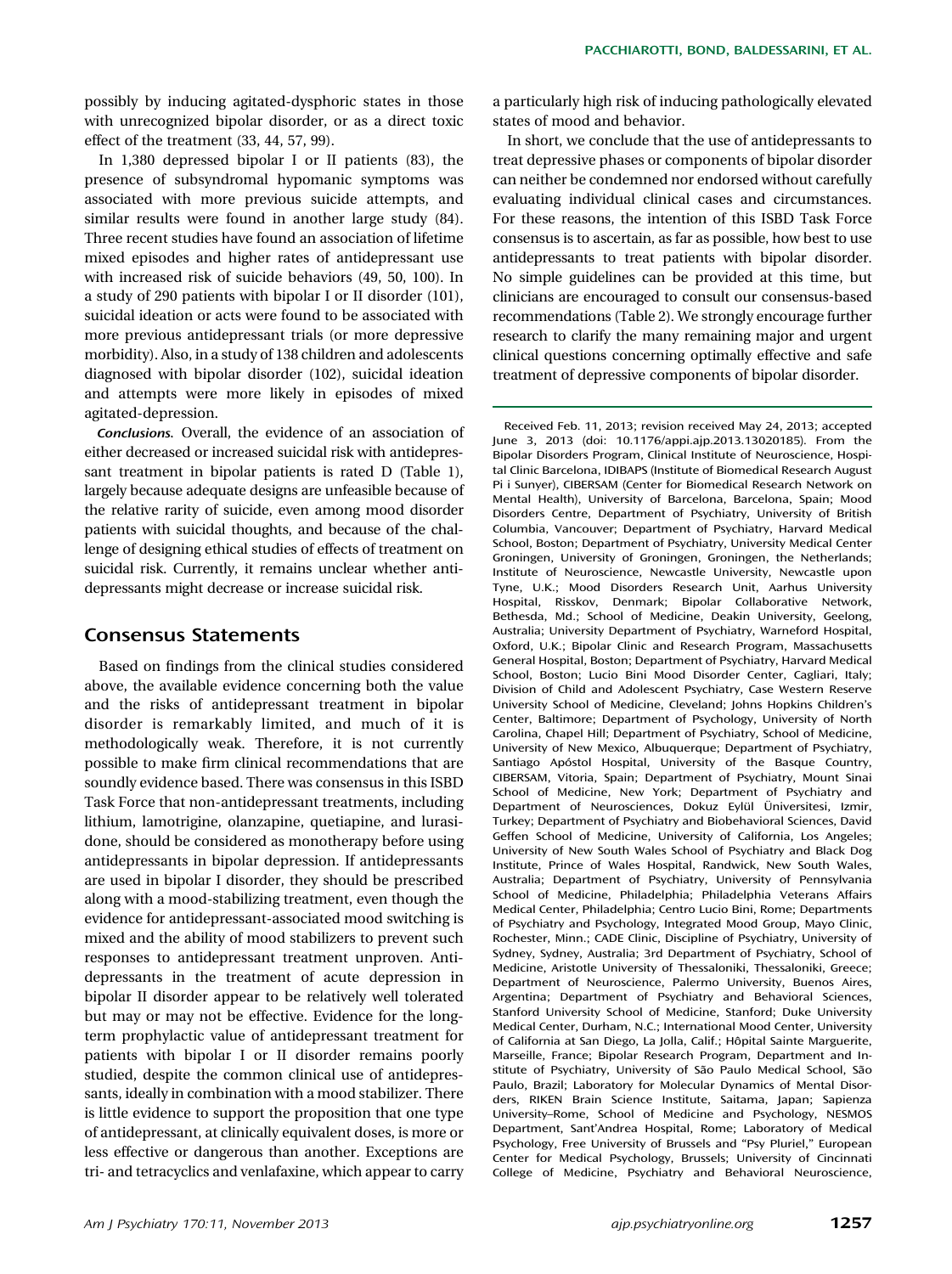Cincinnati; Department of Psychiatry and Psychotherapy, University Hospital Carl Gustav Carus, Technische Universität Dresden, Germany; NIMH, Bethesda, Md.; Department of Psychiatry, Western Psychiatric Institute and Clinic, Pittsburgh; Department of Neuropsychiatry, Graduate School of Medical Sciences, Kyushu University, Fukuoka, Japan; University of Louisville, Louisville, Ky.; Department of Biomedical and Neuromotor Sciences, University of Bologna, Bologna, Italy; Department of Clinical and Theoretical Mental Health, Semmelweis University, Budapest, Hungary; Imperial College, London; Department of Psychiatry, University Calgary, Calgary, Canada; Department of Psychiatry, University of Texas Health Science Center at San Antonio; Mood Disorders Program, Department of Psychiatry, Tufts Medical Center, Tufts University School of Medicine, Boston; Mood Disorders Program, Fundacion San Vicente de Paul, Department of Psychiatry, Universidad de Antioquia, Medellín, Colombia; Department of Adult Psychiatry, Poznan University of Medical Sciences, Poznan, Poland; Mood Disorders Clinic and Clinical Affective Neuroscience Laboratory, Department of Psychiatry, Seoul National University Bundang Hospital, Bundang, Republic of Korea; Department of Psychiatry, University of Pisa, Pisa, Italy; Department of Psychiatry and Psychotherapy, Medical University of Vienna, Vienna; Depression Research Unit, Department of Psychiatry, University of Pennsylvania School of Medicine, Philadelphia; Department of Psychiatry and Behavioral Sciences, University of Texas Medical Branch, Galveston; and Laboratory of Molecular Psychiatry, Hospital de Clínicas de Porto Alegre, Federal University of Rio Grande do Sul, Porto Alegre, Brazil. Address correspondence to Dr. Vieta ([evieta@](mailto:evieta@clinic.ub.es) [clinic.ub.es\)](mailto:evieta@clinic.ub.es).

Dr. Bond has received honoraria from the Canadian Network for Mood and Anxiety Treatments, the Canadian Psychiatric Association, Pfizer, Sunovion, Bristol-Myers Squibb, Otsuka, AstraZeneca, and Janssen-Ortho; and has received research grants from the Canadian Institutes of Health Research, the UBC Institute of Mental Health/ Coast Capital Depression Research Fund, and Pfizer. Dr. Nolen has received grants from the Netherlands Organization for Health Research and Development, the European Union, the Stanley Medical Research Institute, AstraZeneca, GlaxoSmithKline, and Wyeth and honoraria or speaking fees from AstraZeneca and Lundbeck. Dr. Grunze has received research support, consulting fees, or honoraria from AstraZeneca, Bristol-Myers Squibb, Desitin, Eli Lilly, Gedeon-Richter, Hoffmann-La Roche, Janssen-Cilag, Lundbeck, Merck, Otsuka, Sanofi-Aventis, Servier, Sepracor, and UBC. Dr. Licht has served on advisory boards for Bristol-Myers Squibb, AstraZeneca, and MSD and has received honoraria from AstraZeneca, Bristol-Mvers Squibb, Eli Lilly, GlaxoSmithKline, Janssen-Cilag, Lundbeck, and Pfizer. Dr. Post has served as a consultant or speaker for AstraZeneca, Sunovion, Teva, and Validas. Dr. Berk has received research support from or served as a consultant or speaker for AstraZeneca, Beyond Blue, Bristol-Myers Squibb, Cancer Council of Victoria, Cooperative Research Centre, Eli Lilly, Geelong Medical Research Foundation, GlaxoSmithKline, Janssen Cilag, Lundbeck, Mayne Pharma, MBF, Meat and Livestock Board, Merck, National Health and Medical Research Council (Australia), NIH, Novartis, Organon, Pfizer, Rotary Health, Sanofi Synthelabo, Servier, Simons Autism Foundation, Stanley Medical Research Foundation, Solvay, Woolworths, and Wyeth and is a co-inventor on two provisional patents regarding the use of N-acetylcysteine and related compounds for psychiatric indications. Dr. Goodwin has received grants from Bailly Thomas, Medical Research Council, National Institute for Health Research (U.K.), and Servier, has served as consultant, adviser, or CME speaker for AstraZeneca, Bristol-Myers Squibb, Boehringer Ingelheim, Cephalon/ Teva Janssen-Cilag, Eli Lilly, Lundbeck, Otsuka, P1Vital, Roche, Servier, Schering-Plough, Shire, Sunovion, and Takeda, and holds shares in P1Vital. Dr. Sachs has served on advisory boards for Elan, Janssen, Merck, Otsuka, Roche, Sunovion, and Takeda. Dr. Findling has received research support or served as a consultant or speaker for Alexza Pharmaceuticals, American Psychiatric Publishing, Astra-Zeneca, Bracket, Bristol-Myers Squibb, Clinsys, Cognition Group, Forest, GlaxoSmithKline, Guilford Press, Johns Hopkins University Press, Johnson & Johnson, KemPharm, Lilly, Lundbeck, Merck, NIH, Novartis, Noven, Otsuka, Oxford University Press, Pfizer, Physicians Postgraduate Press, Rhodes Pharmaceuticals, Roche, Sage, Seaside Pharmaceuticals, Shire, Stanley Medical Research Institute, Sunovion, Supernus Pharmaceuticals, Transcept Pharmaceuticals, Validus, and

WebMD. Dr. Youngstrom has served as a consultant for Lundbeck. Dr. Tohen has received honoraria from or served as a consultant for AstraZeneca, Bristol-Myers Squibb, Elan, Eli Lilly, Forest, GlaxoSmithKline, Johnson & Johnson, Lundbeck, Merck, Otsuka, PamLab, Roche, Sunovion, Teva, Wyeth, and Wiley Publishing; his spouse is an employee and stockholder at Eli Lilly. Dr. Gonzalez-Pinto has received grants from or served as consultant, adviser, or CME speaker for Almirall, AstraZeneca, Bristol-Myers Squibb, Cephalon, Eli Lilly, GlaxoSmithKline, Janssen-Cilag, Jazz, Johnson & Johnson, Lundbeck, Merck, Otsuka, Pfizer, Sanofi-Aventis, Servier, Schering-Plough, Solvay, the Spanish Ministry of Science and Innovation (CIBERSAM), the Ministry of Science (Carlos III Institute), the Basque Government, Stanley Medical Research Institute, and Wyeth. Dr. Goldberg has served as consultant or speaker for AstraZeneca, Grünenthal Group, Medscape, Merck, Mylan Pharmaceuticals, Novartis, Sunovion, and WebMD and receives royalties from American Psychiatric Publishing. Dr. Yildiz has received research grants from or served as a consultant or speaker for Abdi Ibrahim, Actavis, Ali Raif, AstraZeneca, Bristol-Myers Squibb, Janssen-Cilag, Lundbeck, Pfizer, Sanofi-Aventis, and Servier. Dr. Altshuler has served on advisory boards or as a consultant for Eli Lilly, Takeda Pharmaceuticals North America, Lundbeck, Sepracor, and Sunovion. Dr. Calabrese has received funding or research support from or served as a consultant or CME speaker or on advisory boards for Abbott, AstraZeneca, Bristol-Myers Squibb, Cephalon, Cleveland Foundation, Dainippon Sumitomo, Department of Defense, Eli Lilly, EPI-Q, Forest, France Foundation, GlaxoSmithKline, Health Resources Services Administration, Janssen, Johnson & Johnson, Lundbeck, Merck, NARSAD, Neurosearch, NIMH, Ortho-McNeil, Otsuka, Pfizer, Repligen, Sanofi-Aventis, Schering-Plough, Servier, Solvay, Stanley Medical Research Institute, Supernus, Synosia, Takeda, and Wyeth. Dr. Thase has received grant funding from or served as a consultant for Agency for Healthcare Research and Quality, Alkermes, Allergan, AstraZeneca, Bristol-Myers Squibb, Dey Pharma, Eli Lilly, Forest Laboratories, Forest Pharmaceuticals, Gerson Lehman Group, GlaxoSmithKline, Guidepoint Global, Lundbeck, MedAvante, Merck, NeoSync, Neuronetics, NIMH, Novartis, Otsuka, Ortho-McNeil Pharmaceuticals, PamLab, Pfizer (formerly Wyeth-Ayerst Laboratories), PharmaNeuroboost, Roche Laboratories, Shire US, Sunovion, Takeda, Teva, and Transcept; he receives royalties from American Psychiatric Foundation, Guilford Publications, Herald House, Oxford University Press, and W.W. Norton and has equity holdings in MedAvante; his wife is employed by Peloton Advantage, which does business with Pfizer. Dr. Colom has served as adviser or speaker for Adamed, AstraZeneca, Bristol-Myers Squibb, Eli Lilly, GlaxoSmithKline, Lundbeck, MSD-Merck, Otsuka, Pfizer, Sanofi-Aventis, Shire, and Tecnifar and has received copyright fees from Cambridge University Press, Igaku-Shoin, Solal Ed., Ars Médica, Giovani Fioriti Ed., Medipage, La Esfera de Los Libros, Morales i Torres Ed, Panamericana, and Mayo Ed. & Columna. Dr. Frye has received grant support from the Mayo Foundation, Myriad, NARSAD, the National Institute of Alcohol Abuse and Alcoholism, NIMH, and Pfizer and travel support from Advanced Health Media, AstraZeneca, Bristol-Myers Squibb, Chilean Society of Neurology, Psychiatry, and Neurosurgery, Colombian Society of Neuropsychopharmacology, GlaxoSmithKline, Otsuka, and Sanofi-Aventis; he has served as an unpaid consultant for Allergan, Merck, Myriad, Sanofi-Aventis, Sunovion, Takeda Global Research, Teva Pharmaceuticals, and United Biosource Corporation. Dr. Malhi has received research support from or served as a speaker or consultant for AstraZeneca, Eli Lilly, Janssen-Cilag, Lundbeck, Organon, Pfizer, Ranbaxy, Servier, and Wyeth. Dr. Fountoulakis has received research support or travel support from or served as a speaker or consultant for AstraZeneca, Bristol-Myers Squibb, Janssen-Cilag, Eli Lilly, Pfizer Foundation, and Wyeth. Dr. Vazquez has served as consultant or speaker for AstraZeneca, Gador, GlaxoSmithKline, Ivax, Eli Lilly, Lundbeck, Pfizer, Raffo, Servier, and Novartis. Dr. Perlis has served on advisory boards or as a consultant for Genomind, Healthrageous, PamLab, Pfizer, Proteus Biomedical, and RIDVentures. Dr. Ketter has received research support from or served as a consultant or speaker for Abbott, Allergan, AstraZeneca, Avanir, Bristol-Myers Squibb, Cephalon, Eli Lilly, Forest Pharmaceuticals, GlaxoSmithKline, Janssen, Merck, Otsuka, Pfizer, Sunovion, and Teva; he receives royalties from American Psychiatric Publishing, and his spouse is an employee of and holds stock in Janssen Pharmaceuticals. Dr. Akiskal receives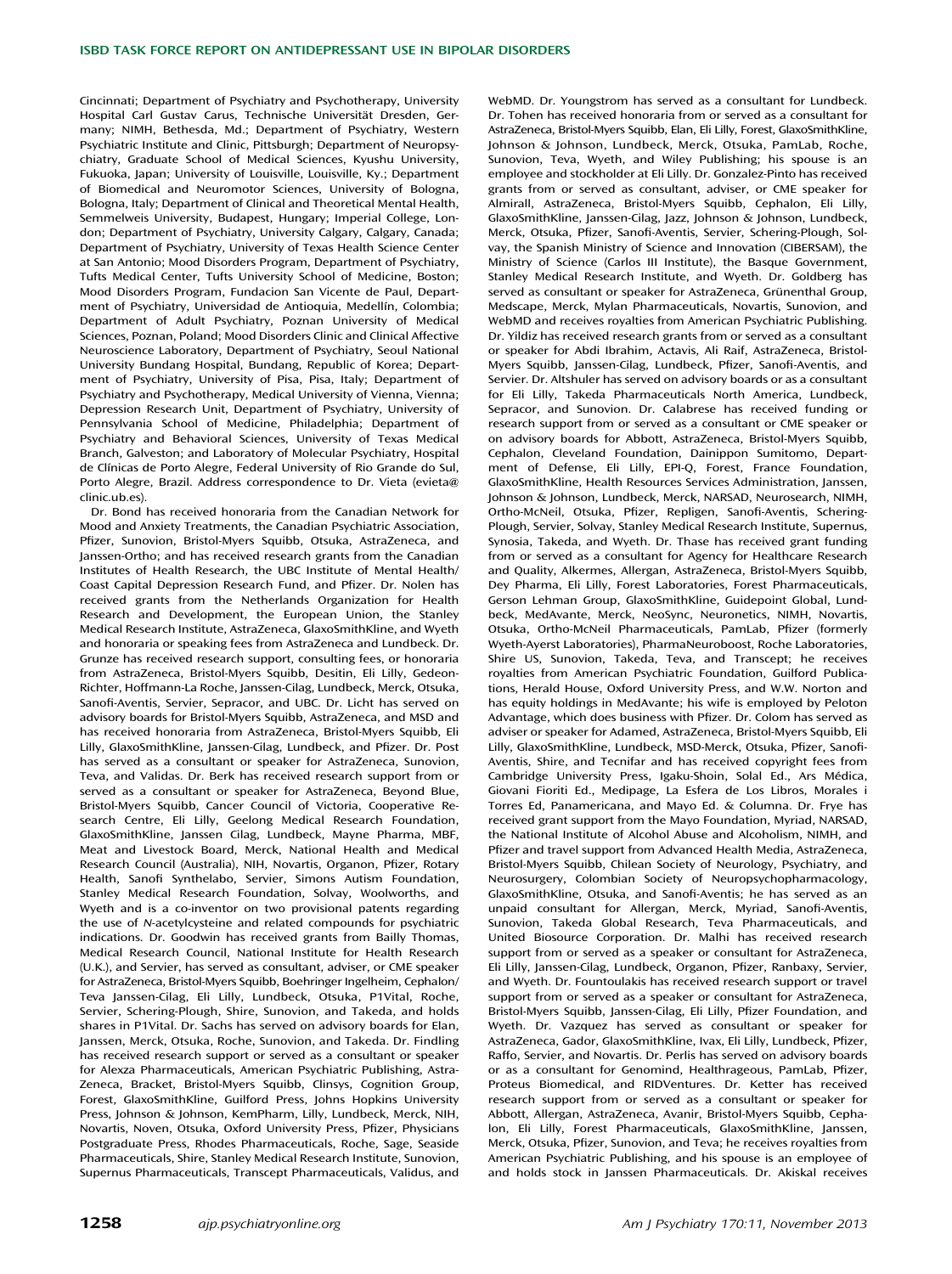honoraria or fees from Journal of Affective Disorders, AstraZeneca, University of Lisbon, Aristotle University of Thesaloniki, Sanofi, Nevada Psychiatric Association, and Medical Education Speakers Network. Dr. Azorin has received grants from Eli Lilly and Sanofi and honoraria from AstraZeneca, Bristol-Myers Squibb, Lundbeck Servier, and Eli Lilly; he has served on advisory boards for Eli Lilly, Lundbeck, Bristol-Myers Squibb, and Roche and as an expert witness for Eli Lilly. Dr. Lafer has received grant or research support from Brazilian research agencies CAPES (Coordination for the Improvement of Higher Education Personnel), FAPESP (São Paulo Research Foundation), and CNPq (National Council for Scientific and Technological Development). Dr. Kato has received research support from Takeda and honoraria for lectures, manuscripts, or consultancy from Kyowa Hakko Kirin, Eli Lilly Japan, Otsuka, GlaxoSmithKline, Taisho Toyama Pharmaceutical, Dainippon Sumitomo, Meiji Seika Pharma, Pfizer Japan, Mochida Pharmaceutical, Shionogi, Janssen, and Astellas. Dr. Martinez-Aran has served as speaker or adviser for Bristol-Myers Squibb, Lundbeck, Otsuka, and Pfizer. Dr. Parker has served as a speaker or on advisory boards for or received travel or speaking fees from AstraZeneca, Eli Lilly, Lundbeck, Pfizer, and Servier. Dr. Souery has served on advisory boards for AstraZeneca and Lundbeck and has received unrestricted grants for clinical research and educational activities from AstraZeneca, GlaxoSmithKline, and Lundbeck. Dr. Ozerdem has received honoraria or travel support from Abdi Ibrahim, Adeka, AstraZeneca, Bristol-Myers Squibb, EGIS, GlaxoSmithKline, Lundbeck, Nobel, Pfizer, Schering-Plough, and Servier. Dr. McElroy has served as a consultant for or on scientific advisory boards for Alkermes, Bracket, Corcept, MedAvante, Shire, Sunovion, and Teva; she is a principal or co-investigator on studies sponsored by the Agency for Healthcare Research and Quality, Alkermes, AstraZeneca, Cephalon, Eli Lilly, Forest, Marriott Foundation, NIMH, Orexigen Therapeutics, Pfizer, Shire, Takeda, and Transcept; she is also an inventor on a patent for use of sulfamate derivatives for treating impulse control disorders. Dr. Girardi has received research support from, served on advisory boards for, and received honoraria from Eli Lilly, Janssen, Otsuka, Pfizer, Schering, and Springer Healthcare. Dr. Bauer has received research support from or served as a consultant or speaker for Alkermes, American Foundation for Suicide Prevention, AstraZeneca, Bristol-Myers Squibb, Bundesministerium für Bildung und Forschung, Deutsche Forschungsgemeinschaft, European Commission (FP7), Ferrer Internacional, GlaxoSmithKline, Janssen, Eli Lilly, Lundbeck, NARSAD, Otsuka, Pfizer, Servier, Stanley Medical Research Institute, and Takeda. Dr. Yatham has received research support from or served as a speaker or advisory board member for AstraZeneca, Bristol-Myers Squibb, Eli Lilly, Janssen, GlaxoSmithKline, Lundbeck, Novartis, Pfizer, Servier, and Sunovion. Dr. Zarate is listed as a co-inventor on a patent application for the use of ketamine and its metabolites in major depression. Dr. Nierenberg has received research support from, served as a consultant for, or received honoraria from Abbott Laboratories, Agency for Healthcare Research and Quality, American Drug Utilization Review Society, American Society for Clinical Psychopharmacology, AstraZeneca, Basilea, Biomedical Development, Boston Center for the Arts, BrainCells, Brandeis University, Bristol-Myers Squibb, Cederroth, Cephalon, Corcept, Cyberonics, East Asian Bipolar Forum, Elan, Eli Lilly, Forest, Genaissance, GlaxoSmithKline, Harold Grinspoon Charitable Foundation, Health New England, Innapharma, International Society for Bipolar Disorder, Janssen, Jazz Pharmaceuticals, Lichtwer Pharma, Lundbeck, Merck, MGH Psychiatry Academy, Mid-Atlantic Permanente Research Institute, Mylan (formerly Dey Pharmaceuticals), NARSAD, NIMH, Novartis, PamLab, Pfizer, PGx Health, Ridge Diagnostics, Roche, Sepracor, Schering-Plough, Shire, Somerset, Stanley Foundation, Sunovion, Takeda, Targacept, Teva, University of Pisa, University of Wisconsin at Madison, University of Texas Southwestern Medical Center at Dallas, Wyeth-Ayerst, and Zucker Hillside Hospital; he receives other income from legal case reviews for CRICO, MBL Publishing for past services as editor-in-chief of CNS Spectrums, Slack Inc. for services as associate editor of Psychiatric Annals, and from Belvoir Publications for serving on the editorial board of Mind, Mood, and Memory; he has copyright joint ownership with MGH for the Structured Clinical Interview for MADRS and Clinical Positive Affect Scale and is a stakeholder in Appliance Computing (MindSite), Brain Cells, and InfoMed. Dr. Birmaher has received research support from

NIMH and royalties from Random House, Lippincott Williams & Wilkins, and UpToDate. Dr. Kanba has received research support or honoraria from Astellas, Dainippon Sumitomo, Eisai, Eli Lilly Japan, GlaxoSmithKline, Janssen, Kyowa Hakko Kirin, Meiji Seika Pharma, MSD, Ono, Otsuka, Pfizer, Shionogi, Taisho Toyama, Wyeth, and Yoshitomiyakuhin. Dr. El-Mallakh has received research support from Merck and has served as a speaker for AstraZeneca and Otsuka. Dr. Serretti has served as a consultant or speaker for Abbott, Angelini, AstraZeneca, Bristol-Myers Squibb, Boehringer, Clinical Data, Eli Lilly, GlaxoSmithKline, Italfarmaco, Janssen, Lundbeck, Pfizer, Sanofi, and Servier. Dr. MacQueen has received research support from AstraZeneca and served as a consultant or speaker for Bristol-Myers Squibb, Canadian Psychiatric Association, Eli Lilly, Lundbeck, Norlien Foundation, Pfizer, Sanofi, and Servier. Dr. Bowden has received grant support from Novartis. Dr. Ghaemi has received research support from Takeda and has served as a consultant for Sunovion. Dr. Lopez-Jaramillo has received research support from Janssen Cilag, Lundbeck, NIH, Novartis, Pfizer, and University of Antioquia and honoraria from Abbott, GlaxoSmithKline, Eli Lilly, Lundbeck, Pfizer, Sanofi, and Servier. Dr. Ha has received research support or honoraria from AstraZeneca, Eli Lilly, Pfizer, and Otsuka. Dr. Perugi has received research support from or served as a consultant, speaker, or advisory board member for AstraZeneca, Bristol-Myers Squibb, Eli Lilly, GlaxoSmithKline, Janssen-Cilag, Lundbeck, and Sanofi-Aventis. Dr. Kasper has received research support from or served as a consultant, speaker, or advisory board member for Angelini, AstraZeneca, Bristol-Myers Squibb, Eli Lilly, GlaxoSmithKline, Janssen, Lundbeck, MSD, Neuraxpharm, Novartis, Organon, Pfizer, Pierre Fabre, Schwabe, Sepracor, and Servier. Dr. Hirschfeld has served as a consultant for or received honoraria from American College of Psychiatrists, Biostrategies, Brown University, CME Alliance, CME Outfitters, Equinox Group, Grey Healthcare, Letters & Sciences, Merck Manual Editorial Board, Nevada Psychiatric Association, and Physicians Post Graduate Press Health and Wellness Partners and receives royalties from Jones & Bartlett and Taylor & Francis. Dr. Kapczinski has received research support from or served as a consultant or speaker for AstraZeneca, CNPq, CAPES, Eli Lilly, Janssen, Janssen-Cilag, NARSAD, Stanley Medical Research Institute, and Servier. Dr. Vieta has received research support from or served as consultant, adviser, or speaker for Alexza, Almirall, AstraZeneca, Bristol-Myers Squibb, Elan, Eli Lilly, Ferrer, Forest Research Institute, 7th Framework Program of the European Union, Geodon Richter, GlaxoSmithKline, Janssen-Cilag, Jazz, Lundbeck, Merck, Novartis, Organon, Otsuka, Pfizer, Roche, Sanofi-Aventis, Servier, Solvay, Schering-Plough, Shire, Spanish Ministry of Science and Innovation, Stanley Medical Research Institute, Takeda, Teva, United Biosource Corporation, and Wyeth. The remaining authors report no competing interests.

Dr. Koukopoulos died in April 2013.

#### **References**

- 1. Pacchiarotti I, Mazzarini L, Colom F, Sánchez-Moreno J, Girardi P, Kotzalidis GD, Vieta E: Treatment-resistant bipolar depression: towards a new definition. Acta Psychiatr Scand 2009; 120:429–440
- 2. Bauer M, Ritter P, Grunze H, Pfennig A: Treatment options for acute depression in bipolar disorder. Bipolar Disord 2012; 14 (suppl 2):37–50
- 3. Goldberg JF: Antidepressants: the scapegoat of poor outcome bipolar disorder? Aust N Z J Psychiatry 2012; 46:302–305
- 4. Gitlin MJ: Antidepressants in bipolar depression: much confusion, many questions, few answers. Aust N Z J Psychiatry 2012; 46:295–297
- 5. Malhi GS: Bipolar antidepressant agents: shaken not stirred. Aust N Z J Psychiatry 2012; 46:289–292
- 6. Ghaemi SN: Antidepressants in bipolar depression: the clinical debate. Aust N Z J Psychiatry 2012; 46:298–301
- 7. National Collaborating Centre for Mental Health: Bipolar Disorder: The Management of Bipolar Disorder in Adults, Children, and Adolescents, in Primary and Secondary Care. Leicester, UK, British Psychological Society, 2006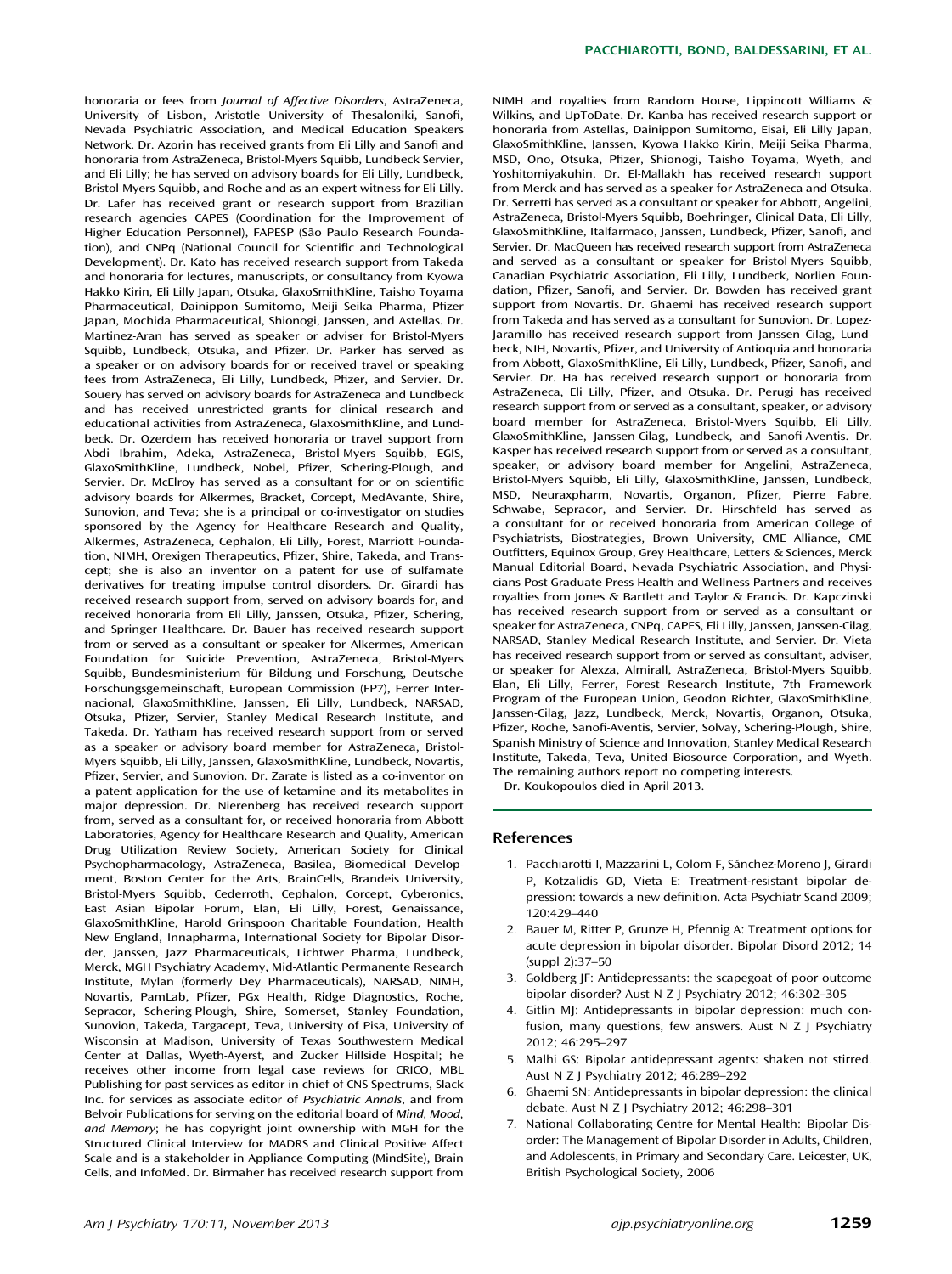- 8. Kasper S, Calabrese JR, Johnson G, Tajima O, Vieta E, Viguera A, Yatham LN, Young AH: International Consensus Group on the evidence-based pharmacologic treatment of bipolar I and II depression. J Clin Psychiatry 2008; 69:1632–1646
- 9. Goodwin GM; Consensus Group of the British Association for Psychopharmacology: Evidence-Based Guidelines for Treating Bipolar Disorder, Revised Second Edition: recommendations from the British Association for Psychopharmacology. J Psychopharmacol 2009; 23:346–388
- 10. Yatham LN, Kennedy SH, Parikh SV, Schaffer A, Beaulieu S, Alda M, O'Donovan C, Macqueen G, McIntyre RS, Sharma V, Ravindran A, Young LT, Milev R, Bond DJ, Frey BN, Goldstein BI, Lafer B, Birmaher B, Ha K, Nolen WA, Berk M: Canadian Network for Mood and Anxiety Treatments (CANMAT) and International Society for Bipolar Disorders (ISBD) collaborative update of CANMAT guidelines for the management of patients with bipolar disorder: update 2013. Bipolar Disord 2013; 15: 1–44
- 11. Grunze H, Vieta E, Goodwin GM, Bowden C, Licht RW, Möller HJ, Kasper S; WFSBP Task Force On Treatment Guidelines For Bipolar Disorders: The World Federation of Societies of Biological Psychiatry (WFSBP) guidelines for the biological treatment of bipolar disorders: update 2010 on the treatment of acute bipolar depression. World J Biol Psychiatry 2010; 11:81–109
- 12. Nivoli AM, Colom F, Murru A, Pacchiarotti I, Castro-Loli P, González-Pinto A, Fountoulakis KN, Vieta E: New treatment guidelines for acute bipolar depression: a systematic review. J Affect Disord 2011; 129:14–26
- 13. Jadad AR, Moore RA, Carroll D, Jenkinson C, Reynolds DJ, Gavaghan DJ, McQuay HJ: Assessing the quality of reports of randomized clinical trials: is blinding necessary? Control Clin Trials 1996; 17:1–12
- 14. National Health and Medical Research Council (NHMRC) of the Australian Government: NHMRC Levels of Evidence and Grades for Recommendations for Developers of Guidelines. Canberra, NHMRC, Dec 2009
- 15. Jones J, Hunter D: Consensus methods for medical and health services research. BMJ 1995; 311:376–380
- 16. Girgis A, Sanson-Fisher RW, Schofield MJ: Is there consensus between breast cancer patients and providers on guidelines for breaking bad news? Behav Med 1999; 25:69–77
- 17. Dejaco C, Duftner C, Cimmino MA, Dasgupta B, Salvarani C, Crowson CS, Maradit-Kremers H, Hutchings A, Matteson EL, Schirmer M; International Work Group for PMR and GCA: Definition of remission and relapse in polymyalgia rheumatica: data from a literature search compared with a Delphibased expert consensus. Ann Rheum Dis 2011; 70:447–453
- 18. Prien RF, Klett CJ, Caffey EM Jr: Lithium carbonate and imipramine in prevention of affective episodes: a comparison in recurrent affective illness. Arch Gen Psychiatry 1973; 29: 420–425
- 19. Prien RF, Kupfer DJ, Mansky PA, Small JG, Tuason VB, Voss CB, Johnson WE: Drug therapy in the prevention of recurrences in unipolar and bipolar affective disorders: report of the NIMH Collaborative Study Group comparing lithium carbonate, imipramine, and a lithium carbonate-imipramine combination. Arch Gen Psychiatry 1984; 41:1096–1104
- 20. McElroy SL, Weisler RH, Chang W, Olausson B, Paulsson B, Brecher M, Agambaram V, Merideth C, Nordenhem A, Young AH; EMBOLDEN II (Trial D1447C00134) Investigators: A doubleblind, placebo-controlled study of quetiapine and paroxetine as monotherapy in adults with bipolar depression (EMBOLDEN II). J Clin Psychiatry 2010; 71:163–174
- 21. Parker G, Tully L, Olley A, Hadzi-Pavlovic D: SSRIs as mood stabilizers for bipolar II disorder? A proof of concept study. J Affect Disord 2006; 92:205–214
- 22. Amsterdam JD, Shults J: Efficacy and mood conversion rate of short-term fluoxetine monotherapy of bipolar II major depressive episode. J Clin Psychopharmacol 2010; 30:306–311
- 23. Amsterdam JD, Shults J: Efficacy and safety of long-term fluoxetine versus lithium monotherapy of bipolar II disorder: a randomized, double-blind, placebo-substitution study. Am J Psychiatry 2010; 167:792–800
- 24. Tohen M, Vieta E, Calabrese J, Ketter TA, Sachs G, Bowden C, Mitchell PB, Centorrino F, Risser R, Baker RW, Evans AR, Beymer K, Dube S, Tollefson GD, Breier A: Efficacy of olanzapine and olanzapine-fluoxetine combination in the treatment of bipolar I depression. Arch Gen Psychiatry 2003; 60: 1079–1088
- 25. Sachs GS, Nierenberg AA, Calabrese JR, Marangell LB, Wisniewski SR, Gyulai L, Friedman ES, Bowden CL, Fossey MD, Ostacher MJ, Ketter TA, Patel J, Hauser P, Rapport D, Martinez JM, Allen MH, Miklowitz DJ, Otto MW, Dennehy EB, Thase ME: Effectiveness of adjunctive antidepressant treatment for bipolar depression. N Engl J Med 2007; 356:1711–1722
- 26. Nemeroff CB, Evans DL, Gyulai L, Sachs GS, Bowden CL, Gergel IP, Oakes R, Pitts CD: Double-blind, placebo-controlled comparison of imipramine and paroxetine in the treatment of bipolar depression. Am J Psychiatry 2001; 158:906–912
- 27. Vieta E, Martinez-Arán A, Goikolea JM, Torrent C, Colom F, Benabarre A, Reinares M: A randomized trial comparing paroxetine and venlafaxine in the treatment of bipolar depressed patients taking mood stabilizers. J Clin Psychiatry 2002; 63:508–512
- 28. Vieta E, Cruz N: Head to head comparisons as an alternative to placebo-controlled trials. Eur Neuropsychopharmacol 2012; 22:800–803
- 29. Gijsman HJ, Geddes JR, Rendell JM, Nolen WA, Goodwin GM: Antidepressants for bipolar depression: a systematic review of randomized, controlled trials. Am J Psychiatry 2004; 161: 1537–1547
- 30. Sidor MM, Macqueen GM: Antidepressants for the acute treatment of bipolar depression: a systematic review and meta-analysis. J Clin Psychiatry 2011; 72:156–167
- 31. Cruz N, Vieta E: Antidepressants in acute bipolar depression: an inconclusive meta-analysis. J Clin Psychiatry 2011; 72: 415–416
- 32. Vázquez GH, Tondo L, Undurraga J, Baldessarini RJ: Overview of antidepressant treatment of bipolar depression. Int J Neuropsychopharmacol 2013; 16:1673–1685
- 33. Tondo L, Baldessarini RJ, Vázquez G, Lepri B, Visioli C: Clinical responses to antidepressants among 1036 acutely depressed patients with bipolar or unipolar major affective disorders. Acta Psychiatr Scand 2013; 127:355–364
- 34. Pacchiarotti I, Valentí M, Bonnin CM, Rosa AR, Murru A, Kotzalidis GD, Nivoli AM, Sánchez-Moreno J, Vieta E, Colom F: Factors associated with initial treatment response with antidepressants in bipolar disorder. Eur Neuropsychopharmacol 2011; 21:362– 369
- 35. Post RM, Leverich GS, Altshuler LL, Frye MA, Suppes T, McElroy SL, Keck PE Jr, Nolen WA, Rowe M, Kupka RW, Grunze H, Goodwin FK: Relationship of prior antidepressant exposure to long-term prospective outcome in bipolar I disorder outpatients. J Clin Psychiatry 2012; 73:924–930
- 36. Goldberg JF, Perlis RH, Ghaemi SN, Calabrese JR, Bowden CL, Wisniewski S, Miklowitz DJ, Sachs GS, Thase ME: Adjunctive antidepressant use and symptomatic recovery among bipolar depressed patients with concomitant manic symptoms: findings from the STEP-BD. Am J Psychiatry 2007; 164:1348–1355
- 37. Post RM, Altshuler LL, Leverich GS, Frye MA, Nolen WA, Kupka RW, Suppes T, McElroy S, Keck PE, Denicoff KD, Grunze H, Walden J, Kitchen CM, Mintz J: Mood switch in bipolar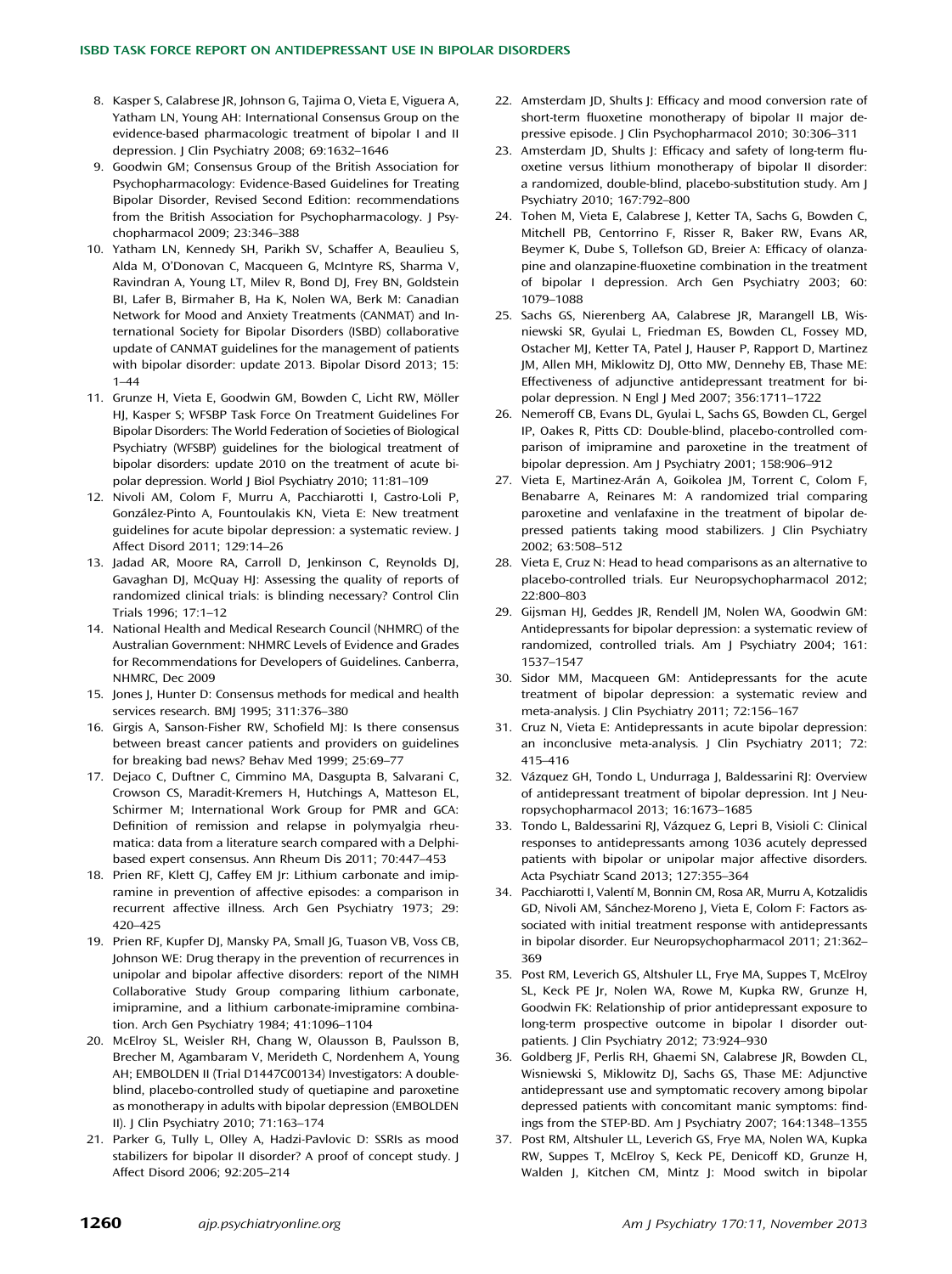depression: comparison of adjunctive venlafaxine, bupropion, and sertraline. Br J Psychiatry 2006; 189:124–131

- 38. Ghaemi SN, Ostacher MM, El-Mallakh RS, Borrelli D, Baldassano CF, Kelley ME, Filkowski MM, Hennen J, Sachs GS, Goodwin FK, Baldessarini RJ: Antidepressant discontinuation in bipolar depression: a Systematic Treatment Enhancement Program for Bipolar Disorder (STEP-BD) randomized clinical trial of long-term effectiveness and safety. J Clin Psychiatry 2010; 71:372–380
- 39. Leverich GS, Altshuler LL, Frye MA, Suppes T, McElroy SL, Keck PE Jr, Kupka RW, Denicoff KD, Nolen WA, Grunze H, Martinez MI, Post RM: Risk of switch in mood polarity to hypomania or mania in patients with bipolar depression during acute and continuation trials of venlafaxine, sertraline, and bupropion as adjuncts to mood stabilizers. Am J Psychiatry 2006; 163: 232–239
- 40. Altshuler L, Suppes T, Black D, Nolen WA, Keck PE Jr, Frye MA, McElroy S, Kupka R, Grunze H, Walden J, Leverich G, Denicoff K, Luckenbaugh D, Post R: Impact of antidepressant discontinuation after acute bipolar depression remission on rates of depressive relapse at 1-year follow-up. Am J Psychiatry 2003; 160:1252–1262
- 41. Ghaemi SN, Wingo AP, Filkowski MA, Baldessarini RJ: Longterm antidepressant treatment in bipolar disorder: metaanalyses of benefits and risks. Acta Psychiatr Scand 2008; 118: 347–356
- 42. Altshuler LL, Post RM, Hellemann G, Leverich GS, Nolen WA, Frye MA, Keck PE Jr, Kupka RW, Grunze H, McElroy SL, Sugar CA, Suppes T: Impact of antidepressant continuation after acute positive or partial treatment response for bipolar depression: a blinded, randomized study. J Clin Psychiatry 2009; 70:450–457
- 43. Vieta E: Bipolar mixed states and their treatment. Expert Rev Neurother 2005; 5:63–68
- 44. Koukopoulos A, Sani G, Koukopoulos AE, Manfredi G, Pacchiarotti I, Girardi P: Melancholia agitata and mixed depression. Acta Psychiatr Scand Suppl 2007; 115:50–57
- 45. Frye MA, Helleman G, McElroy SL, Altshuler LL, Black DO, Keck PE Jr, Nolen WA, Kupka R, Leverich GS, Grunze H, Mintz J, Post RM, Suppes T: Correlates of treatment-emergent mania associated with antidepressant treatment in bipolar depression. Am J Psychiatry 2009; 166:164–172
- 46. Vieta E: The treatment of mixed states and the risk of switching to depression. Eur Psychiatry 2005; 20:96–100
- 47. Azorin JM, Aubrun E, Bertsch J, Reed C, Gerard S, Lukasiewicz M: Mixed states vs pure mania in the French sample of the EMBLEM study: results at baseline and 24 months: European Mania in Bipolar Longitudinal Evaluation of Medication. BMC Psychiatry 2009; 9:33
- 48. Rosa AR, Cruz N, Franco C, Haro JM, Bertsch J, Reed C, Aarre TF, Sanchez-Moreno J, Vieta E: Why do clinicians maintain antidepressants in some patients with acute mania? Hints from the European Mania in Bipolar Longitudinal Evaluation of Medication (EMBLEM), a large naturalistic study. J Clin Psychiatry 2010; 71:1000–1006
- 49. Valentí M, Pacchiarotti I, Rosa AR, Bonnín CM, Popovic D, Nivoli AM, Murru A, Grande I, Colom F, Vieta E: Bipolar mixed episodes and antidepressants: a cohort study of bipolar I disorder patients. Bipolar Disord 2011; 13:145–154
- 50. Pacchiarotti I, Mazzarini L, Kotzalidis GD, Valentí M, Nivoli AM, Sani G, Torrent C, Murru A, Sanchez-Moreno J, Patrizi B, Girardi P, Vieta E, Colom F: Mania and depression: mixed, not stirred. J Affect Disord 2011; 133:105–113
- 51. Sussman M, Friedman M, Korn JR, Hassan M, Kim J, Menzin J: The relationship between use of antidepressants and resource utilization among patients with manic or mixed bipolar disorder

episodes: findings from a managed care setting. J Affect Disord 2012; 138:425–432

- 52. Licht RW, Gijsman H, Nolen WA, Angst J: Are antidepressants safe in the treatment of bipolar depression? A critical evaluation of their potential risk to induce switch into mania or cycle acceleration. Acta Psychiatr Scand 2008; 118:337–346
- 53. Vieta E: Antidepressants in bipolar depression. Acta Psychiatr Scand 2008; 118:335–336
- 54. Tondo L, Vázquez G, Baldessarini RJ: Mania associated with antidepressant treatment: comprehensive meta-analytic review. Acta Psychiatr Scand 2010; 121:404–414
- 55. Vieta E: Case for caution, case for action. Bipolar Disord 2003; 5:434–435
- 56. Goodwin GM, Anderson I, Arango C, Bowden CL, Henry C, Mitchell PB, Nolen WA, Vieta E, Wittchen HU: ECNP consensus meeting, Bipolar depression, Nice, March 2007. Eur Neuropsychopharmacol 2008; 18:535–549
- 57. Grunze HC: Switching, induction of rapid cycling, and increased suicidality with antidepressants in bipolar patients: fact or overinterpretation? CNS Spectr 2008; 13:790–795
- 58. Berk M, Ng F, Dodd S, Goldberg JF, Malhi GS: Do we need to flick the switch? The need for a broader conceptualization of iatrogenic course aggravation in clinical trials of bipolar disorder. Psychiatry Clin Neurosci 2010; 64:367–371
- 59. Tohen M, Frank E, Bowden CL, Colom F, Ghaemi SN, Yatham LN, Malhi GS, Calabrese JR, Nolen WA, Vieta E, Kapczinski F, Goodwin GM, Suppes T, Sachs GS, Chengappa KR, Grunze H, Mitchell PB, Kanba S, Berk M: The International Society for Bipolar Disorders (ISBD) Task Force report on the nomenclature of course and outcome in bipolar disorders. Bipolar Disord 2009; 11:453–473
- 60. Sachs GS, Lafer B, Stoll AL, Banov M, Thibault AB, Tohen M, Rosenbaum JF: A double-blind trial of bupropion versus desipramine for bipolar depression. J Clin Psychiatry 1994; 55: 391–393
- 61. Peet M: Induction of mania with selective serotonin re-uptake inhibitors and tricyclic antidepressants. Br J Psychiatry 1994; 164:549–550
- 62. Vázquez G, Tondo L, Baldessarini RJ: Comparison of antidepressant responses in patients with bipolar vs unipolar depression: a meta-analytic review. Pharmacopsychiatry 2011; 44:21–26
- 63. Himmelhoch JM, Thase ME, Mallinger AG, Houck P: Tranylcypromine versus imipramine in anergic bipolar depression. Am J Psychiatry 1991; 148:910–916
- 64. Nolen WA, Kupka RW, Hellemann G, Frye MA, Altshuler LL, Leverich GS, Suppes T, Keck PE Jr, McElroy S, Grunze H, Mintz J, Post RM: Tranylcypromine vs lamotrigine in the treatment of refractory bipolar depression: a failed but clinically useful study. Acta Psychiatr Scand 2007; 115:360–365
- 65. Silverstone T; Moclobemide Bipolar Study Group: Moclobemide vs imipramine in bipolar depression: a multicentre doubleblind clinical trial. Acta Psychiatr Scand 2001; 104:104–109
- 66. Altshuler LL, Suppes T, Black DO, Nolen WA, Leverich G, Keck PE Jr, Frye MA, Kupka R, McElroy SL, Grunze H, Kitchen CMR, Post R: Lower switch rate in depressed patients with bipolar II than bipolar I disorder treated adjunctively with secondgeneration antidepressants. Am J Psychiatry 2006; 163:313–315
- 67. Amsterdam JD, Garcia-España F, Fawcett J, Quitkin FM, Reimherr FW, Rosenbaum JF, Schweizer E, Beasley C: Efficacy and safety of fluoxetine in treating bipolar II major depressive episode. J Clin Psychopharmacol 1998; 18:435–440
- 68. Bond DJ, Noronha MM, Kauer-Sant'Anna M, Lam RW, Yatham LN: Antidepressant-associated mood elevations in bipolar II disorder compared with bipolar I disorder and major depressive disorder: a systematic review and meta-analysis. J Clin Psychiatry 2008; 69:1589–1601
- 69. Parker G: Bipolar II Disorder: Modelling, Measuring, and Managing, 2nd ed. Cambridge, UK, Cambridge University Press, 2012